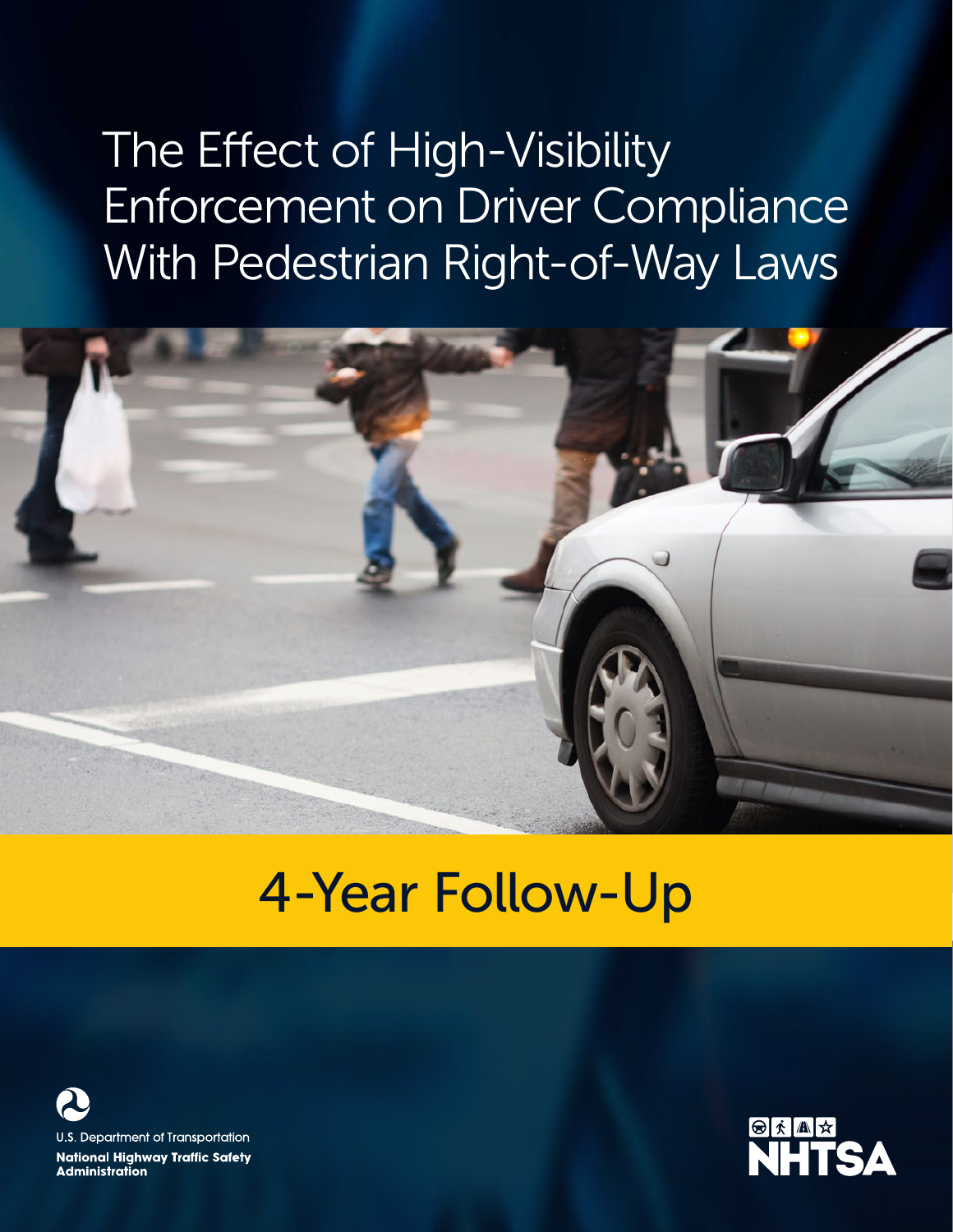## **Disclaimer**

This publication is distributed by the U.S. Department of Transportation, National Highway Traffic Safety Administration, in the interest of information exchange. The opinions, findings, and conclusions expressed in this publication are those of the authors and not necessarily those of the Department of Transportation or the National Highway Traffic Safety Administration. The United States Government assumes no liability for its contents or use thereof. If trade or manufacturers' names or products are mentioned, it is because they are considered essential to the object of the publication and should not be construed as an endorsement. The United States Government does not endorse products or manufacturers.

Suggested APA Citation:

Van Houten, R., Malenfant, L., Blomberg, R. D., & Huitema, B. E. (2017, January). *The effect of high-visibility enforcement on driver compliance with pedestrian right-of-way laws: 4-year follow-up* (Report No. DOT HS 812 364). Washington, DC: National Highway Traffic Safety Administration.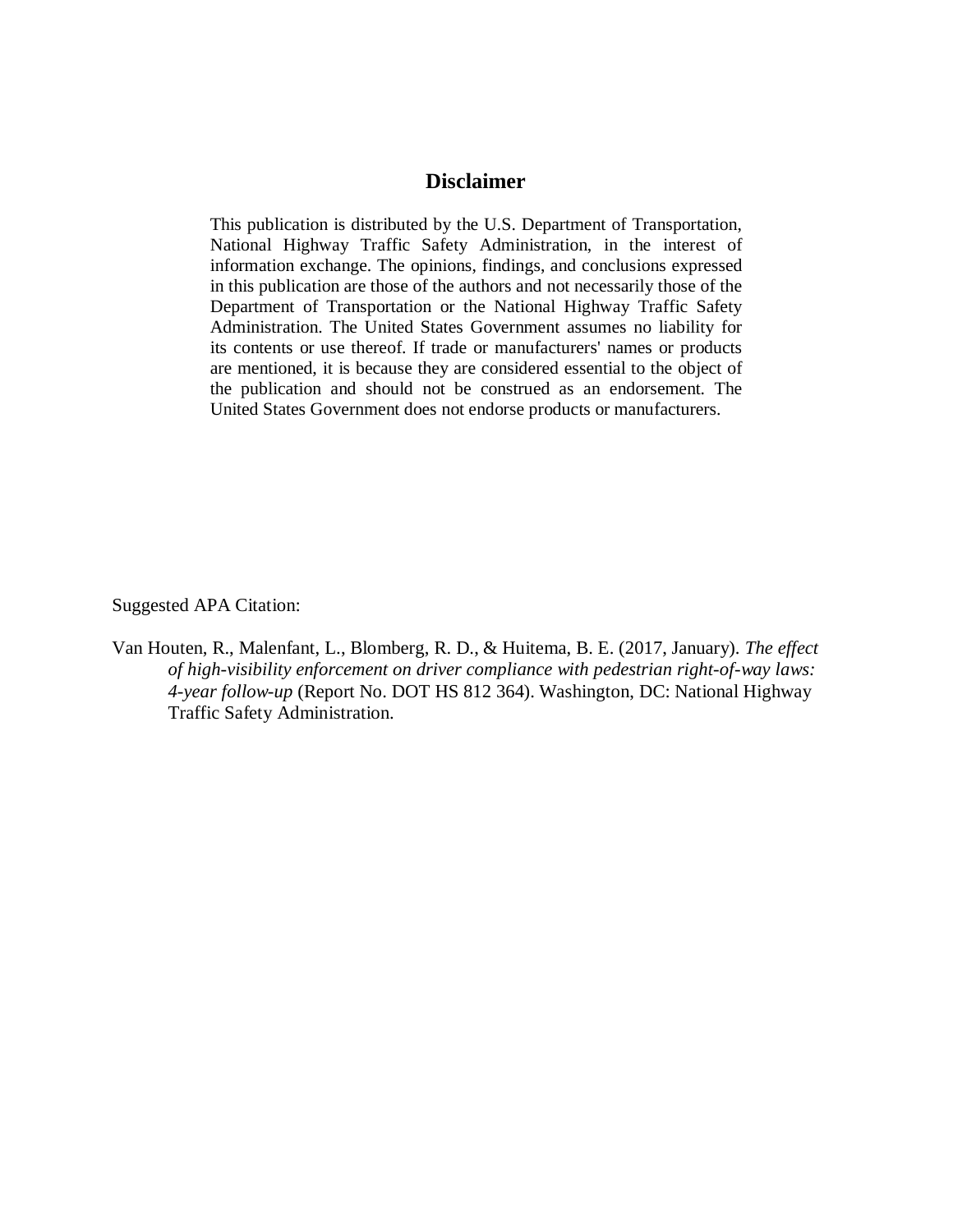## **Technical Report Documentation Page**

| 1. Report No.<br>DOT HS 812 364                                                                                                                                                                                                                                                                                                                                                                                                                                                                                                                                                                                                                                                                                                                                                                                                                                                                                                                                                                                                                                                                                                                                                                                                                                                                                                                                                                                                                                                                                                                                                                                                                                                                                                    | 2. Government Accession No.          |                                                                               |                                                                                       | 3. Recipient's Catalog No.                          |  |
|------------------------------------------------------------------------------------------------------------------------------------------------------------------------------------------------------------------------------------------------------------------------------------------------------------------------------------------------------------------------------------------------------------------------------------------------------------------------------------------------------------------------------------------------------------------------------------------------------------------------------------------------------------------------------------------------------------------------------------------------------------------------------------------------------------------------------------------------------------------------------------------------------------------------------------------------------------------------------------------------------------------------------------------------------------------------------------------------------------------------------------------------------------------------------------------------------------------------------------------------------------------------------------------------------------------------------------------------------------------------------------------------------------------------------------------------------------------------------------------------------------------------------------------------------------------------------------------------------------------------------------------------------------------------------------------------------------------------------------|--------------------------------------|-------------------------------------------------------------------------------|---------------------------------------------------------------------------------------|-----------------------------------------------------|--|
| 4. Title and Subject<br>The Effect of High-Visibility Enforcement on Driver Compliance With                                                                                                                                                                                                                                                                                                                                                                                                                                                                                                                                                                                                                                                                                                                                                                                                                                                                                                                                                                                                                                                                                                                                                                                                                                                                                                                                                                                                                                                                                                                                                                                                                                        |                                      | 5. Report Date<br>January 2017                                                |                                                                                       |                                                     |  |
| Pedestrian Right-of-Way Laws: Four-Year Follow-Up                                                                                                                                                                                                                                                                                                                                                                                                                                                                                                                                                                                                                                                                                                                                                                                                                                                                                                                                                                                                                                                                                                                                                                                                                                                                                                                                                                                                                                                                                                                                                                                                                                                                                  |                                      |                                                                               |                                                                                       | 6. Performing Organization Code                     |  |
| 7. Authors<br>Ron Van Houten, Louis Malenfant, Richard D. Blomberg, <sup>a</sup> & Bradley E.<br>Huitema                                                                                                                                                                                                                                                                                                                                                                                                                                                                                                                                                                                                                                                                                                                                                                                                                                                                                                                                                                                                                                                                                                                                                                                                                                                                                                                                                                                                                                                                                                                                                                                                                           |                                      |                                                                               |                                                                                       | 8. Performing Organization Report No.               |  |
| 9. Performing Organization Name and Address<br>Western Michigan University<br><b>Psychology Department</b>                                                                                                                                                                                                                                                                                                                                                                                                                                                                                                                                                                                                                                                                                                                                                                                                                                                                                                                                                                                                                                                                                                                                                                                                                                                                                                                                                                                                                                                                                                                                                                                                                         |                                      |                                                                               |                                                                                       | 10. Work Unit No. (TRAIS)                           |  |
| 3700 Wood Hall<br>Kalamazoo, MI 49008                                                                                                                                                                                                                                                                                                                                                                                                                                                                                                                                                                                                                                                                                                                                                                                                                                                                                                                                                                                                                                                                                                                                                                                                                                                                                                                                                                                                                                                                                                                                                                                                                                                                                              |                                      |                                                                               |                                                                                       | 11. Contract or Grant No.<br>DTNH22-11-D-00228/0001 |  |
| 12. Sponsoring Agency Name and Address<br>National Highway Traffic Safety Administration<br>1200 New Jersey Avenue SE.                                                                                                                                                                                                                                                                                                                                                                                                                                                                                                                                                                                                                                                                                                                                                                                                                                                                                                                                                                                                                                                                                                                                                                                                                                                                                                                                                                                                                                                                                                                                                                                                             |                                      |                                                                               | 13. Type of Report and Period Covered<br><b>Final Report</b><br>$09/16/14 - 09/16/15$ |                                                     |  |
| Washington, DC 20590                                                                                                                                                                                                                                                                                                                                                                                                                                                                                                                                                                                                                                                                                                                                                                                                                                                                                                                                                                                                                                                                                                                                                                                                                                                                                                                                                                                                                                                                                                                                                                                                                                                                                                               |                                      |                                                                               | 14. Sponsoring Agency Code                                                            |                                                     |  |
| 15. Supplementary Notes<br><sup>a</sup> Richard D. Blomberg is with Dunlap and Associates, Inc. Kristie Johnson, Ph.D., was the NHTSA Task Order Manager.                                                                                                                                                                                                                                                                                                                                                                                                                                                                                                                                                                                                                                                                                                                                                                                                                                                                                                                                                                                                                                                                                                                                                                                                                                                                                                                                                                                                                                                                                                                                                                          |                                      |                                                                               |                                                                                       |                                                     |  |
| 16. Abstract<br>This is a follow-up to a previous study titled High-Visibility Enforcement on Driver Compliance With Pedestrian Right-of-Way Laws to<br>determine the extent observed increases in driver yielding in the previous study persisted nearly 4 years after the high-visibility<br>enforcement intervention program ended. The study involved no new enforcement or publicity. Observers collected data on staged and<br>naturally occurring crossings at the same six sites used in the previous study and at the same six spillover effect sites where no enforcement<br>had taken place. The same observation procedures were used as in the original study. Results showed yielding behavior continued on an<br>upward trend with both the enforcement and generalization sites exhibiting significantly higher rates of driver yielding during the follow-up<br>than at the end of the intervention almost 4 years earlier. Yielding rates averaged 76.5% at the enforcement sites and 77.0% at the<br>generalization sites. Thus, above and beyond the significant increase documented by the original study from before to immediately after the<br>intervention, this study showed an additional significant increase in yielding from the end of the intervention to the follow-up. The results<br>suggest a notable and continuing increase in general deterrence, a fundamental change in driver behavior and courtesy to pedestrians<br>crossing the road, or both. However, a caveat of the increased yielding results is that it is unknown if similar changes took place in<br>surrounding localities that may suggest additional factors affecting change other than the HVE program.<br>17. Key Words |                                      | 18. Distribution Statement                                                    |                                                                                       |                                                     |  |
| culture change; persistence of program results; pedestrian<br>decoy operations; pedestrian right-of-way enforcement; high-<br>visibility enforcement; HVE; crosswalk safety; warning<br>program; multifaceted pedestrian right-of-way enforcement;<br>community feedback; yielding.                                                                                                                                                                                                                                                                                                                                                                                                                                                                                                                                                                                                                                                                                                                                                                                                                                                                                                                                                                                                                                                                                                                                                                                                                                                                                                                                                                                                                                                |                                      | This report is free of charge from the NHTSA Web site at<br>www.nhtsa.dot.gov |                                                                                       |                                                     |  |
| 19. Security Classif. (of this report)<br>Unclassified                                                                                                                                                                                                                                                                                                                                                                                                                                                                                                                                                                                                                                                                                                                                                                                                                                                                                                                                                                                                                                                                                                                                                                                                                                                                                                                                                                                                                                                                                                                                                                                                                                                                             | 20. Security Classif. (of this page) |                                                                               | 21. No. of Pages<br>29                                                                | 22. Price                                           |  |
|                                                                                                                                                                                                                                                                                                                                                                                                                                                                                                                                                                                                                                                                                                                                                                                                                                                                                                                                                                                                                                                                                                                                                                                                                                                                                                                                                                                                                                                                                                                                                                                                                                                                                                                                    |                                      |                                                                               |                                                                                       |                                                     |  |

**Form DOT F 1700.7 (8-72**)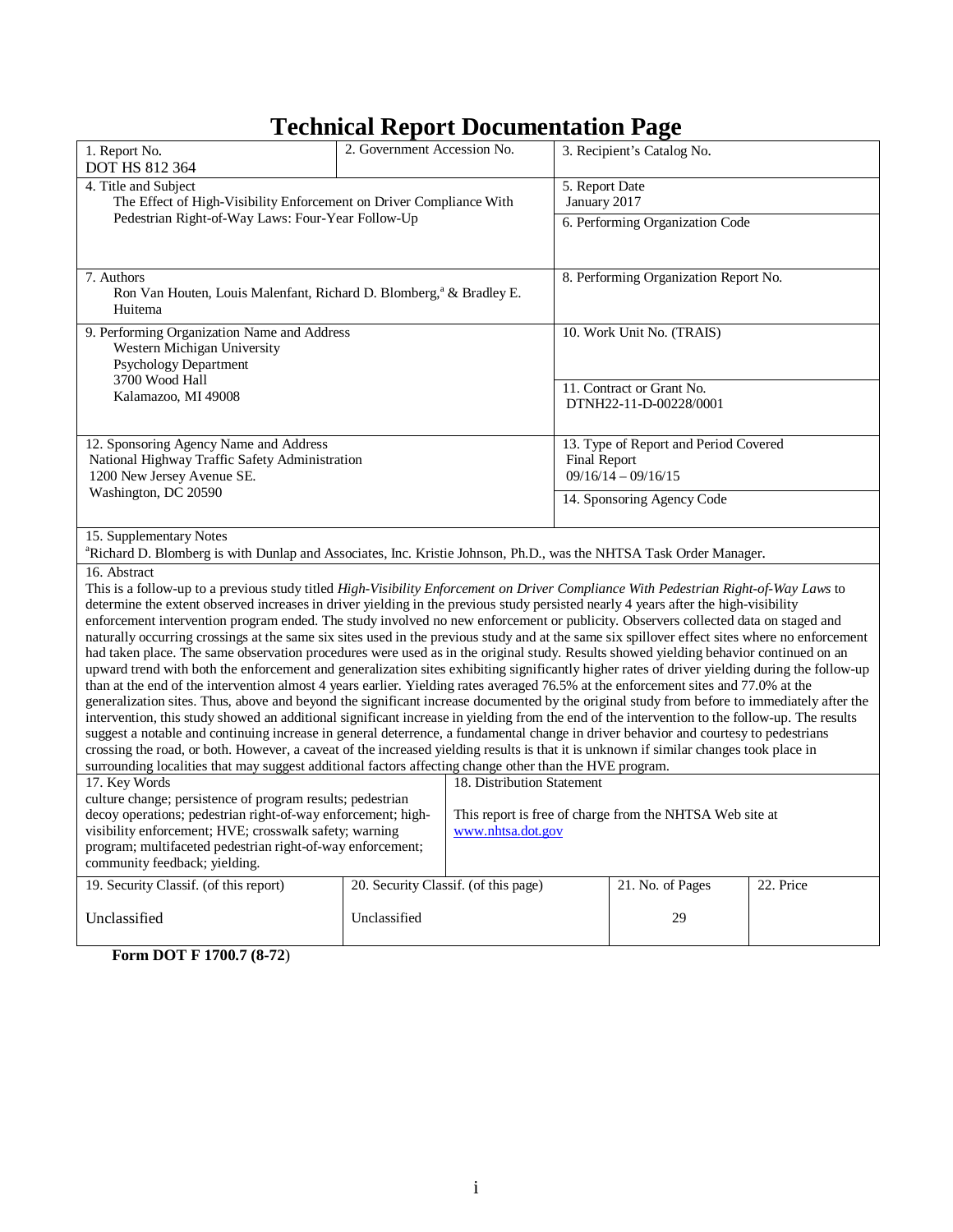#### **ACKNOWLEDGMENTS**

This project was conducted by the Western Michigan University Department of Psychology under contract with the National Highway Traffic Safety Administration. The authors are grateful for the dedication and insights provided by Gainesville Police Department personnel, especially Lieutenant Joseph H. Raulerson, the head of the traffic division.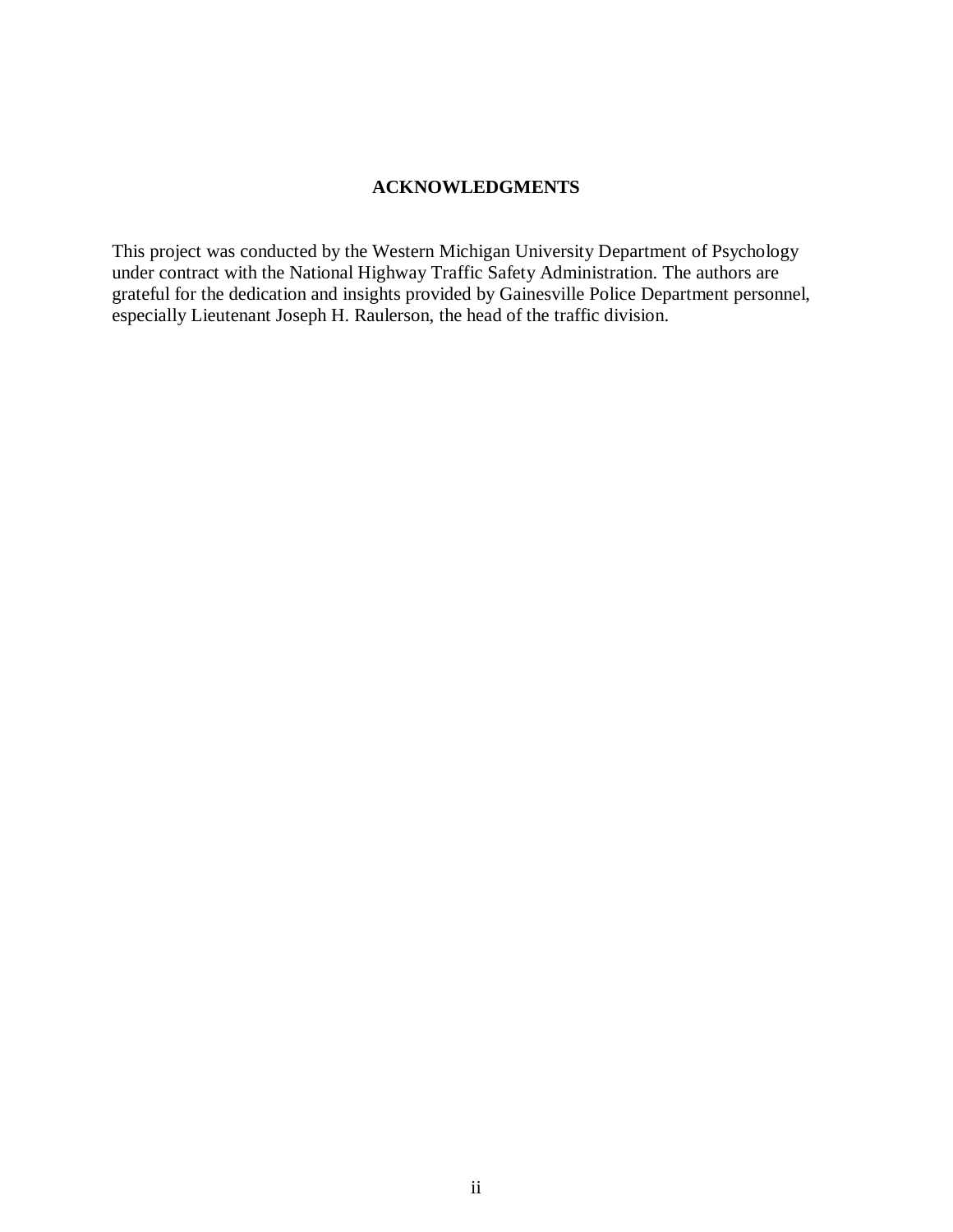#### **Executive Summary**

<span id="page-4-0"></span>This follow-up study on *High-visibility Enforcement on Driver Compliance With Pedestrian Right-of-Way Laws* demonstrates the extent to which the observed increases in driver yielding obtained in a previous study (Van Houten, Malenfant, Blomberg, Huitema, & Casella, 2013) persisted approximately 4 years after the program ended.

#### **Background**

On average, a traffic crash results in a pedestrian death every 2 hours and a pedestrian injury every 8 minutes (National Center for Statistics and Analysis, 2015). Research indicates that a lack of driver compliance with laws requiring a driver to yield to pedestrians at crosswalks causes many of the pedestrian motor vehicle crashes at intersections (Hunter, Stutts, Pein, & Chante, 1996). High-visibility enforcement (HVE) represents one possible way to increase general deterrence among drivers and thereby improve their compliance with yield-to-pedestrian laws. The previous study developed and evaluated a yield-to-pedestrian HVE program in Gainesville, Florida in 2010. This program included high-visibility enforcement, community feedback signs, and low cost education and engineering interventions that were closely coordinated with the enforcement component. Research staff observed pedestrian staged and natural crossings at select locations before, during, and after the HVE program. Staged crossings involved crossings made by research assistants who followed a stringent crossing protocol. Natural crossings involved members of the community or visitors using the crosswalks. The results showed a significant increase in drivers yielding both to staged and naturally occurring pedestrian crossings. The present study assessed the extent to which the yielding behavior increase observed in the earlier study persisted. No additional enforcement operations occurred during the intervening period between the end of the HVE program and the present study.

#### **Method and Results**

**Yielding behavior.** This follow-up study included the collection of observational data on driver yielding behavior, acquisition and analysis of crash data, and informal discussions with Gainesville Police Department (GPD) personnel. It involved no new enforcement or publicity efforts beyond those normally undertaken by GPD. Observers collected data at the 12 crossing sites used in the original study. Six of these sites had enforcement during the original intervention and 6 sites (called generalization sites in this report) had no enforcement. Observations took place for three weeks in the late fall of 2014 and again for three weeks in the early spring of 2015.

The observations showed a continued increase in yielding behavior above that observed at the end of the original intervention. At the enforcement sites, the overall observed follow-up yielding rate to staged crossings was 76.5%, which was a statistically significant 8.3 percentage points above the value predicted from the experience in the first study and 10.5 percentage points (66%) above the last measured phase during the intervention period. Similar results were seen at the generalization sites with a 77.0% rate of overall observed follow-up yielding that were significantly (20.4 percentage points) above the predicted value and 18.5 percentage points (58.5%) above the final intervention phase measure.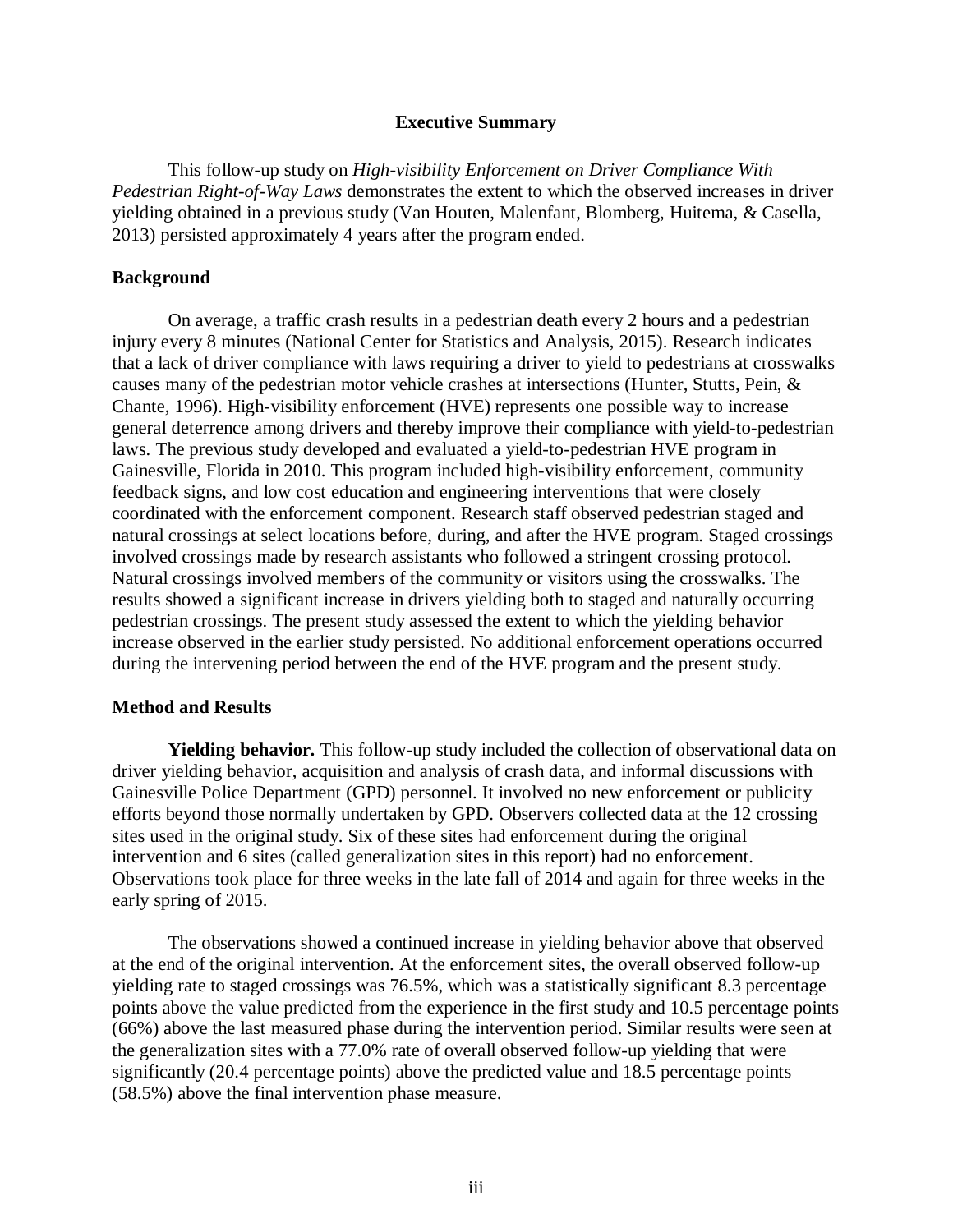#### **Table ES 1**

#### **Mean Percentage of Drivers Yielding to Pedestrians at Enforcement and Generalization Sites by Phase of the Project**

|                                                                                                 | <b>Percentage of Drivers Yielding</b> |                                       |  |
|-------------------------------------------------------------------------------------------------|---------------------------------------|---------------------------------------|--|
| <b>Phase</b>                                                                                    | <b>Enforcement</b><br><b>Sites</b>    | <b>Generalization</b><br><b>Sites</b> |  |
| <b>Baseline</b>                                                                                 | 31.5                                  | 36.7                                  |  |
| HVE 1 - Warnings, Flyers, Parent Outreach,<br>University of Florida Outreach, & Earned<br>Media | 44.7                                  | 46.3                                  |  |
| HVE 2 - Ticketing, Earned Media, Paid Radio Ads, &<br>Feedback Signs                            | 52.5                                  | 51.1                                  |  |
| HVE 3 - Ticketing, Earned Media, & Feedback Signs                                               | 56.7                                  | 52.5                                  |  |
| HVE 4 - Ticketing, Feedback Signs, & In-Street Signs                                            | 66.0                                  | 58.5                                  |  |
| Follow-Up 2014                                                                                  | 77.5                                  | 79.1                                  |  |
| Follow-Up 2015                                                                                  | 75.7                                  | 74.7                                  |  |

**Crash data**. From 2006 to 2010, when the HVE program was conducted, there were on average 101.2 pedestrian crashes per year (*SD*=8.0, *SE*=3.6) in Gainesville. From 2012 to 2014, after the program ended, the average number of pedestrian crashes per year dropped to 83.0  $(SD=7.0, SE=4.0)$ , which represents a statistically significant decrease,  $t(6)=3.232, p=.02$ , Mann-Whitney U-test, 0.001, *p*=.03.

#### **Discussion**

The present results indicate that the increase in yielding percentages seen in the original study not only persisted but also increased further as measured during the follow-up period. Moreover, both the enforcement and generalization sites showed this continued improvement. While it is unknown if similar yielding increases took place in surrounding localities that may suggest additional factors affecting change other than the HVE program, there were also changes in the number of pedestrian crashes in Gainesville. The yielding increases, together with the significant drop in pedestrian crashes after the end of the intervention, supports a conclusion of long-term program effectiveness and suggests the possibility of a substantial change in driving culture in relation to pedestrians.

The results of this study taken together with the findings of the original study lead to the conclusion that a large change in yielding occurred that may have been facilitated by driver perception of crosswalk enforcement and/or the need to yield to pedestrians at crosswalks. The original intervention used community feedback signs that may have produced both a social norming effect as well as implying continued surveillance of motorist behavior that created a general deterrent effect. In addition, the levels of yielding achieved by the end of the intervention period may have produced a tipping point effect resulting in a further improvement in behavior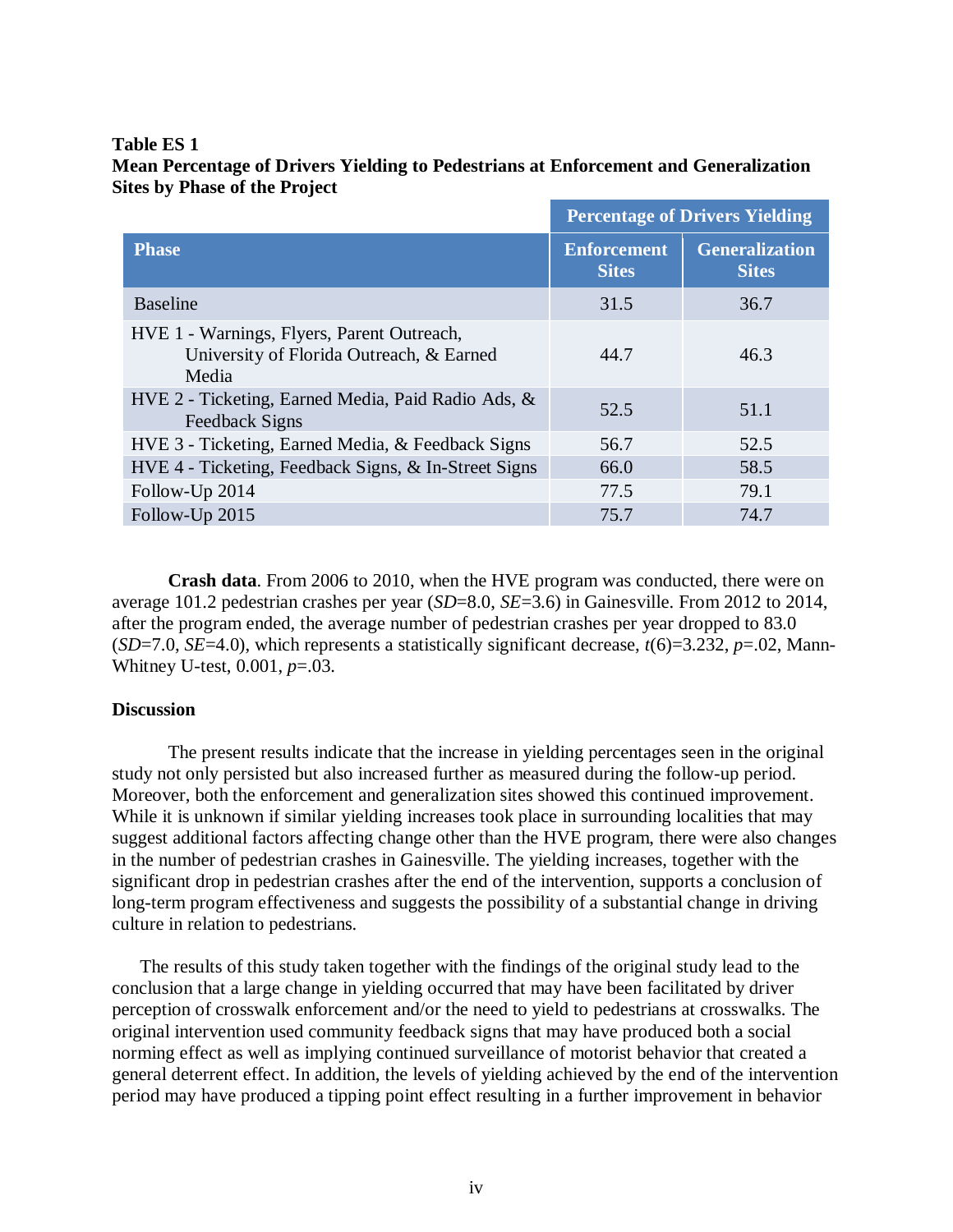even after the end of the enforcement. Once the majority of motorists were yielding to pedestrians, seeing other motorists consistently yielding to pedestrians may have served as a strong model for a new social norm. Yielding to pedestrians is a very visible behavior that other drivers can easily see and copy. Overall, fear of a citation, the desire to be a good citizen, and social norming may all have played a role.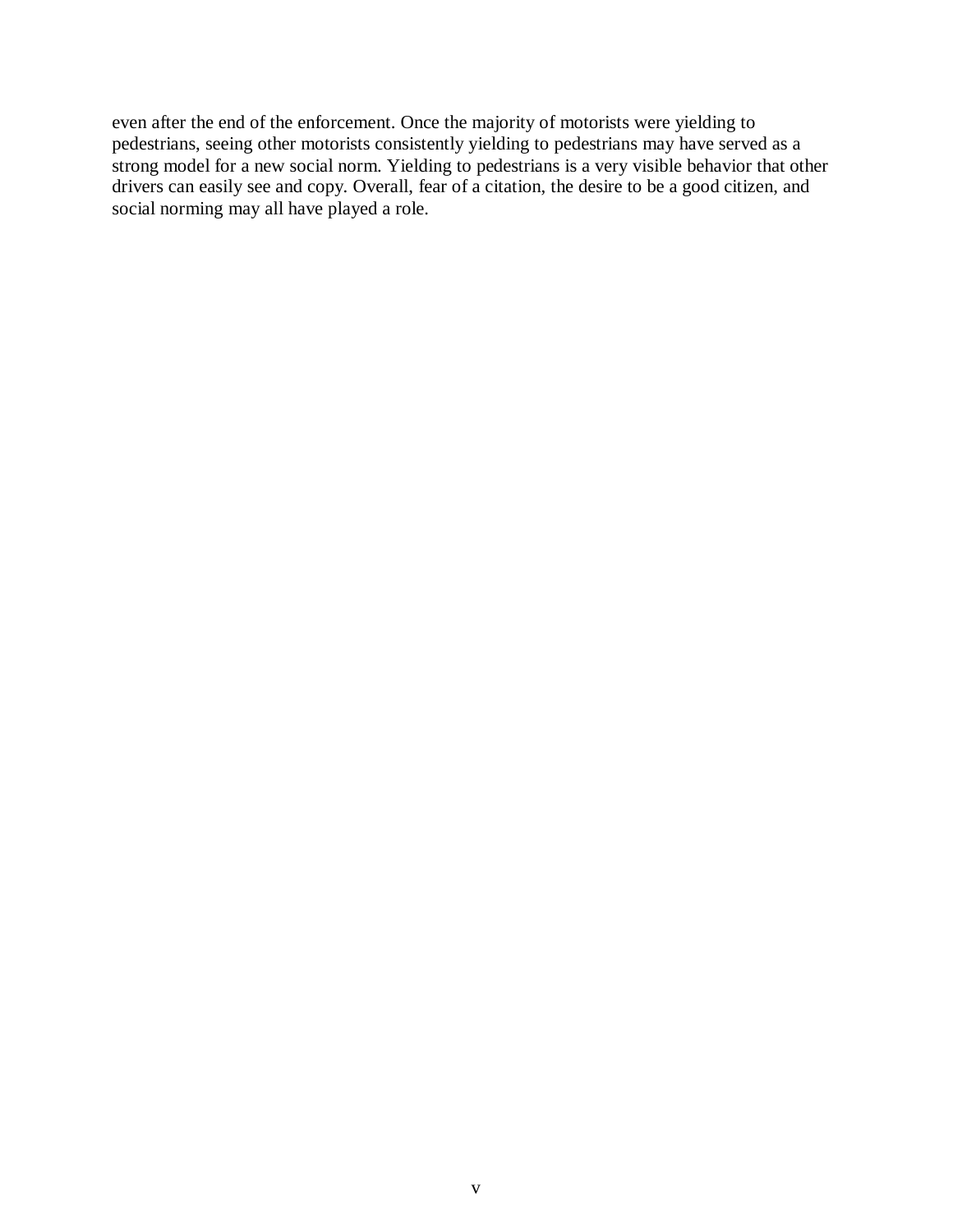## **Table of Contents**

## **List of Tables**

| Table ES1. Mean Percentage of Drivers Yielding to Pedestrians at Enforcement and |  |
|----------------------------------------------------------------------------------|--|
|                                                                                  |  |
| Table 1. Percentage of Drivers Yielding by Type of Crossing and                  |  |
|                                                                                  |  |
| Table 2. Percentage of Drivers Yielding by Type of Crossing and                  |  |
|                                                                                  |  |
| Table 3. Statistical Results for Pooled Enforcement Sites: Staged Crossings13    |  |
| Table 4. Statistical Results for Pooled Generalization Sites: Staged Crossings15 |  |

## **List of Figures**

|                  | <i>Figure 1.</i> Map of Gainesville Showing 6 Enforcement (Red) and 6       |  |
|------------------|-----------------------------------------------------------------------------|--|
|                  |                                                                             |  |
|                  |                                                                             |  |
| Figure 3.        | Average Percentage of Drivers Yielding to Staged Crossings Across All 6     |  |
|                  |                                                                             |  |
| <i>Figure 4.</i> | Average Percentage of Drivers Yielding to Staged Crossings Across All 6     |  |
|                  |                                                                             |  |
| Figure 5.        | Weekly Driver Yielding Percentage by Condition for Enforcement Sites12      |  |
| Figure 6.        | Weekly Driver Yielding Percentage by Condition for Generalization Sites. 14 |  |
|                  |                                                                             |  |
|                  |                                                                             |  |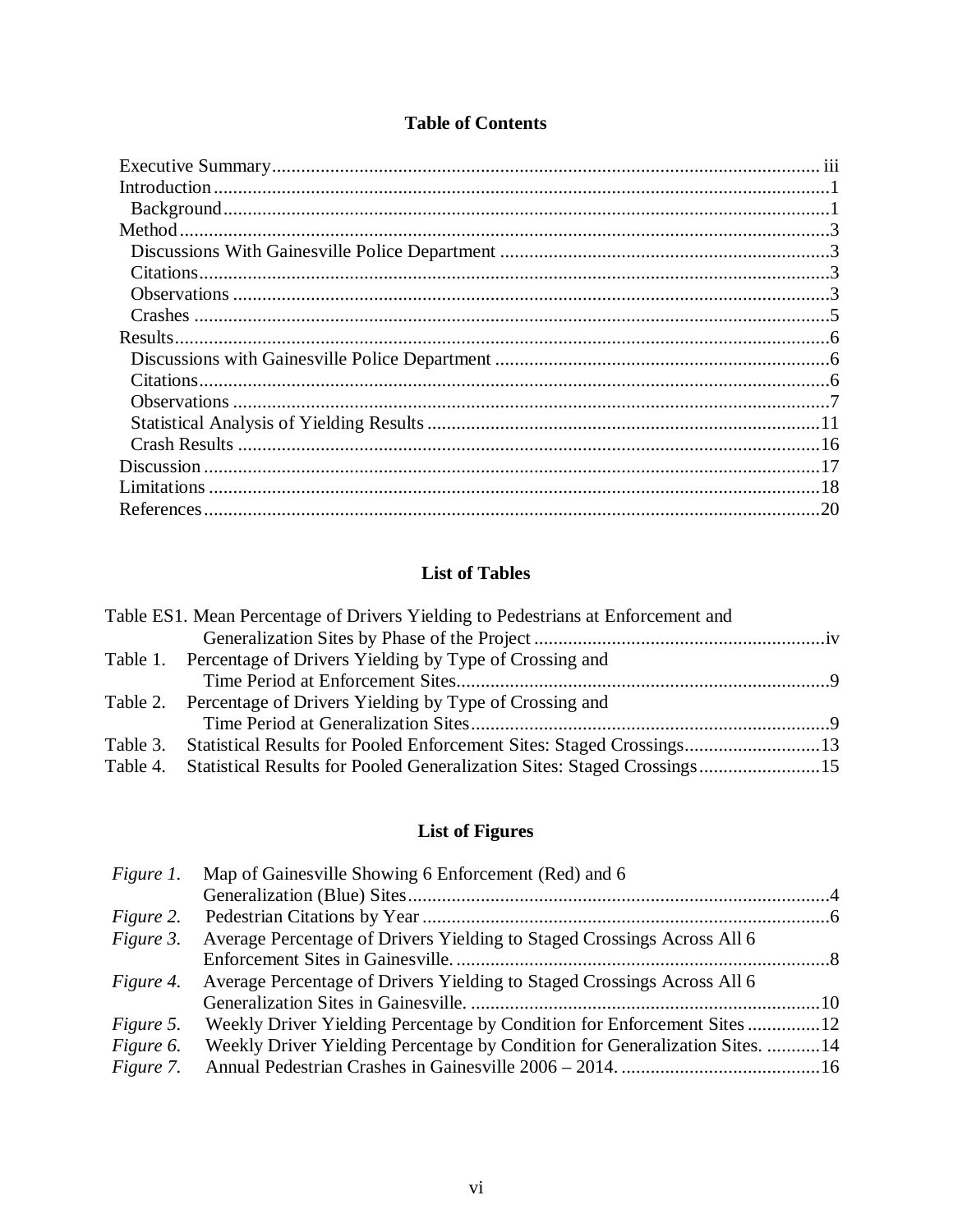#### **Introduction**

<span id="page-8-0"></span>This report contains the results of a follow-up study on *High-Visibility Enforcement on Driver Compliance With Pedestrian Right-of-Way Laws.* The objective of this study was to determine the extent to which the observed increases in driver yielding obtained in a previous study by Van Houten, Malenfant, Blomberg, Huitema, & Casella  $(2013)^1$  $(2013)^1$  $(2013)^1$  persisted over a follow-up period of approximately 4 years after the program ended.

#### <span id="page-8-1"></span>**Background**

On average, a traffic crash results in a pedestrian death every 2 hours and a pedestrian injury every 8 minutes. In some cities, pedestrians account for as much as 50% of all traffic fatalities (NCSA, 2015). Over 20% of all fatal pedestrian crashes occur at intersection locations (NCSA, 2015). Research indicates that a lack of driver compliance with laws requiring a driver to yield to pedestrians at crosswalks causes many of the pedestrian motor vehicle crashes at intersections (Hunter, Stutts, Pein, & Chante, 1996). High-visibility enforcement (HVE) represents one possible way to increase general deterrence among drivers and thereby improve their compliance with yield-to-pedestrian laws.

The original study developed and evaluated strategies to increase driver yielding to pedestrians on a citywide basis using high-visibility pedestrian right-of-way enforcement over an extended period. After a site recruitment process, Gainesville, Florida, became the test site. Researchers selected 12 marked crosswalks at locations without a traffic signal or stop sign near pedestrian trip generators such as bus stops or parks. Researchers assigned six of these crosswalk sites to receive enforcement. The other six did not receive enforcement and served as comparison sites and as a test for spillover/generalization effects. Prior to beginning baseline data collection in January 2010, the city refurbished the crosswalk markings at all treatment and control sites to achieve homogeneous engineering treatments at all 12 sites.

The program evaluation for the original study consisted of weekly measurements of driver yielding behavior when approaching both research assistant pedestrians in staged crossings and actual pedestrians crossing at enforced and generalization sites. Staged crossing adhered to the following procedure. Once a pedestrian indicated an intention to cross the street (by standing at the curb between the crosswalk lines facing the roadway or oncoming traffic with one foot in the roadway between the crosswalk lines and the other foot on the curb), the behavior of drivers who had not yet crossed the dilemma zone boundary was scored as not yielding to pedestrians if they failed to yield. (The dilemma zone boundary is the point at which a decision has to be made to proceed through or stop for a traffic signal.) When the pedestrian first started to cross, only drivers in the first half of the roadway were scored for yielding. Once the pedestrian approached within a half lane of the center of the road, the yielding behaviors of motorists in the remaining lanes were scored. This procedure was followed because it conformed to the obligation of motorists specified in most motor vehicle statutes. Observers collected baseline data before the GPD conducted high-visibility crosswalk enforcement operations using decoy pedestrian crossings.

<span id="page-8-2"></span><sup>&</sup>lt;sup>1</sup> The remainder of this report refers to the study by Van Houten et al. (2013) as the "earlier study" or the "original study" without repeated citations.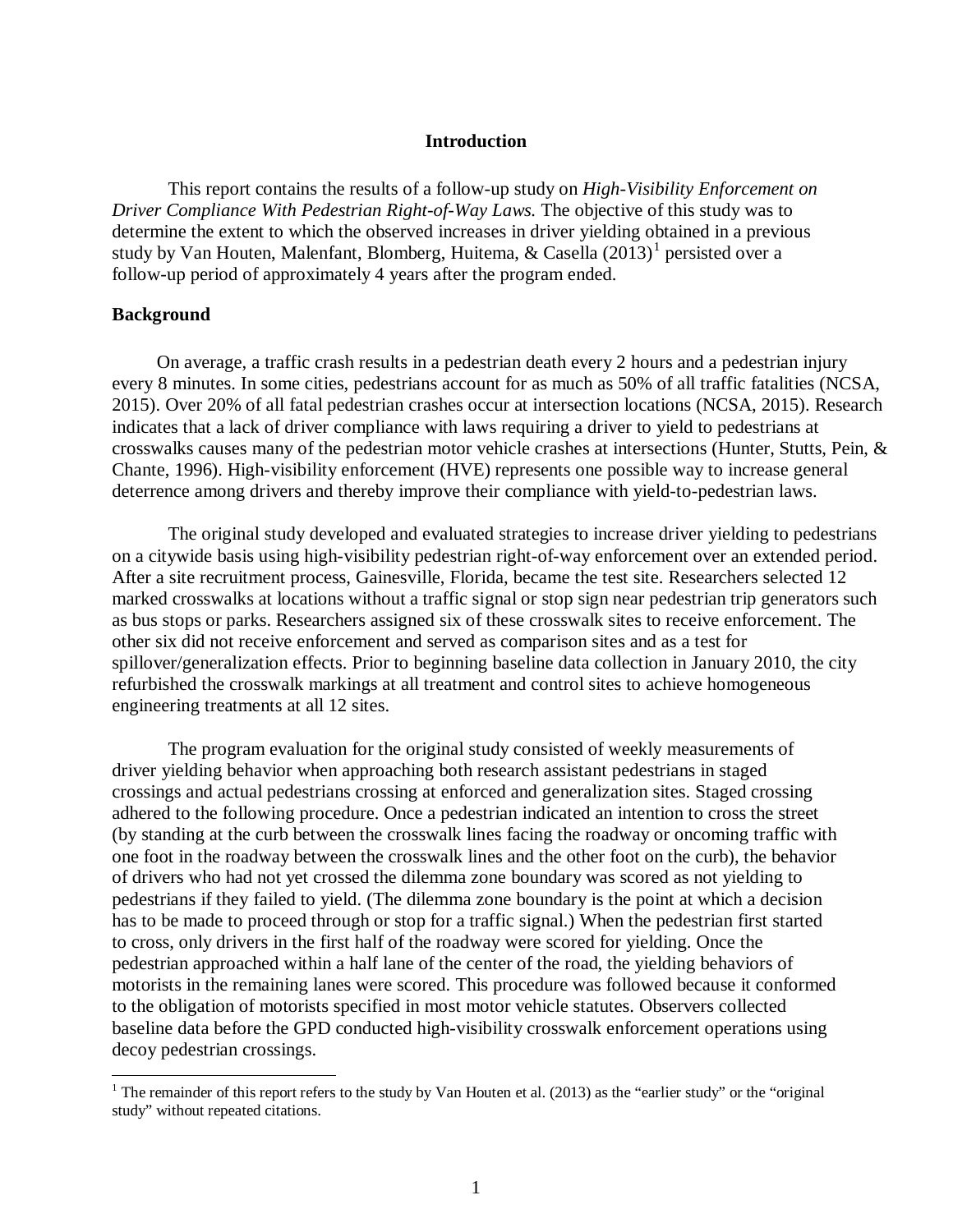High-visibility enforcement included use of decoy pedestrian crossings, sandwich board signs set up at the flagging areas (area where drivers were pulled over for infractions and warnings/citations are issued) downstream from enforcement sites, and educational flyer distribution describing the seriousness of the problem and relevant laws/responsibilities. These sandwich board signs communicated to drivers traveling along the road that drivers were being stopped for failing to yield right-of-way to pedestrians. Because Gainesville had not conducted previous pedestrian right-of-way enforcement, the first 2-week enforcement wave involved giving warnings unless the violation was very flagrant. Examples of flagrant violations were driving very close to the pedestrian and swerving to avoid hitting the pedestrian or if the pedestrian had to step back to avoid a non-yielding vehicle. During this period, police gave 1,177 warnings. Warnings were issued during the first phase to generate driver and public support for the program goals and to maximize the number of traffic stops observed by other drivers. Gainesville police estimated that 5 to 7 times more warnings can be given than citations issued over a given time period as is reflected in the number of warning issued during this period versus the number of citations issued during the remaining periods. The remaining three 2-week enforcement operations all involved issuing citations to drivers that violated the pedestrian rightof-way statutes. During the second enforcement wave, police wrote 182 citations for failure to yield right-of-way to pedestrians. During the third wave, they wrote 153 citations and during the fourth wave, they wrote 66 citations. It should be noted that there were fewer violators during the last enforcement wave, resulting in fewer citations.

The program coupled the GPD enforcement with inexpensive engineering upgrades (e.g., advance yield markings, in-street STATE LAW YIELD TO PEDESTRIAN signs), education through earned media, and the deployment of road signs that provided feedback on the percentage of drivers yielding the right-of-way to pedestrians during the preceding week.

The introduction of the high-visibility enforcement over the course of a year during the original study led to a marked increase in yielding to pedestrians at the six enforcement crosswalk sites from a baseline level of 32% to a high of 66% for research assistant (staged) crossings and from 54% to 83% for naturally occurring (unstaged) crossings by the general public. At the six generalization crosswalk sites, yielding to pedestrians increased from 37% to 59% for staged crossings and from 50% to 73% for the unstaged naturalistic crossings. The original study ended in February 2011.

While the earlier study produced an immediate behavioral change with steady improvement in Gainesville drivers, the study ended before researchers could measure the persistence of any of the program's effects. In particular, the extent to which the GPD continued to enforce the yield-to-pedestrian laws, the post-study yielding rate to pedestrians, changes in pedestrian crash rates, and changes in the safety culture of drivers in Gainesville were unknown. The focus of the present effort was therefore to assess whether the results observed in the earlier study persisted and therefore possibly led to an enduring positive change in driver behavior and a long term safety benefit.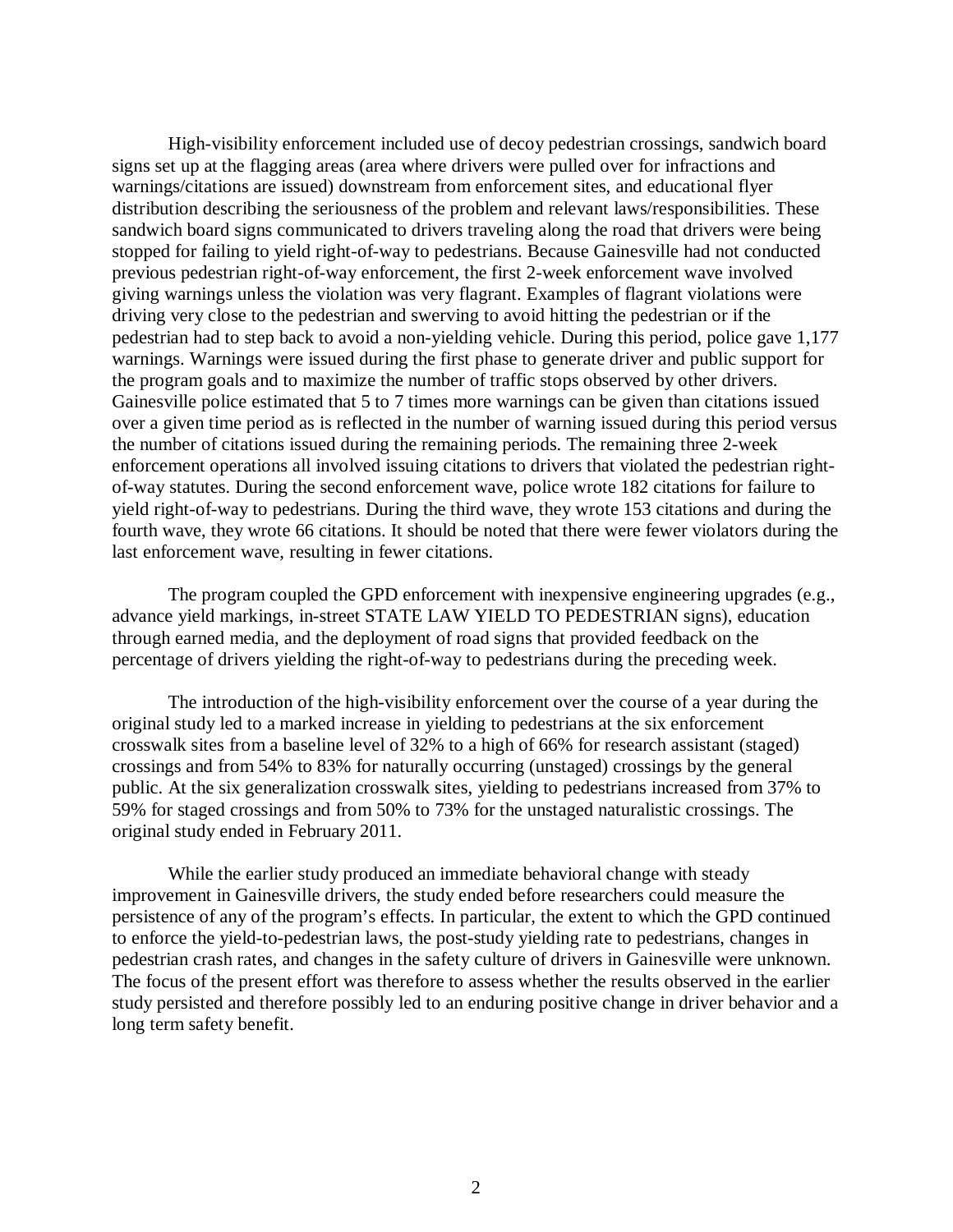#### **Method**

<span id="page-10-0"></span>This follow-up study included informal discussions with GPD personnel, the collection of citation data and observational data on driver yielding behavior, acquisition and analysis of crash data. It involved no new enforcement, publicity, or engineering efforts beyond those normally undertaken by GPD.

#### <span id="page-10-1"></span>**Discussions With Gainesville Police Department**

Researchers held discussions with members of the GPD traffic division to determine what, if any, special activities related to yielding to pedestrians they had conducted since the end of the original study. These unstructured discussions helped place the results in context and aided the interpretation of the data.

#### <span id="page-10-2"></span>**Citations**

Researchers obtained Gainesville citywide citation counts for the offenses of failure-toyield to a pedestrian and for overtaking a yielding vehicle covering 2010 to 2014. These served as the best available measure of relevant enforcement activity by year. The department did not conduct failure to yield to pedestrian operations preceding the original study.

#### <span id="page-10-3"></span>**Observations**

All observational data collection of driver yielding behavior followed the same protocols as in the earlier study. This report presents only a summary of the observation methods. For a more detailed description, the reader should refer to the final report from the original study. All observations were conducted within Gainesville.

The collection process used four observers, three of whom returned from the original study and therefore only required refresher training. The first step involved training the observers until they could attain an inter-observer agreement of 90% or more for two consecutive data sheets. **A data sheet consisted of 20 staged crossings and as many natural (non-staged) crossings as occurred naturally during the time it took to collect the staged events.** 

Observers collected three data sheets each week at each of the 12 sites used in the original study (six originally used for enforcement and six as generalization sites) for 3 weeks in the late fall of 2014 and again for 3 weeks in the early spring of 2015. These measurements took place approximately 4 years after the end of the original study. Observers collected all data during daylight hours in the morning and afternoon on weekdays. Data collection did not take place if the pavement was wet. A local coordinator for data collection supervised observers and conducted regular reliability checks.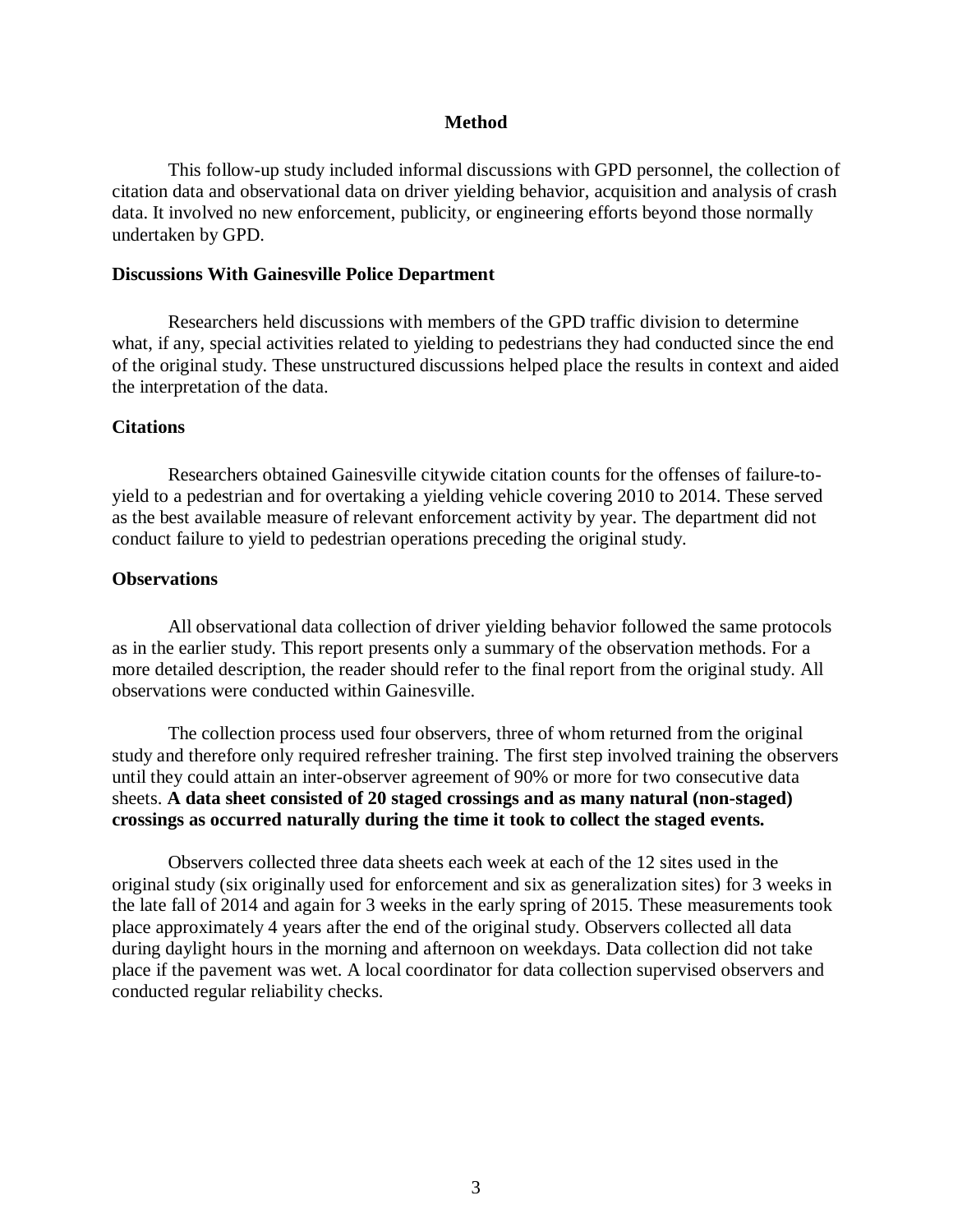The 12 crosswalk locations used for observations included (see [Figure 1\)](#page-11-0):

Enforcement sites:

- SE 15th Street at 11th Avenue Lincoln Middle School,
- 782 SW 2nd Avenue at Shands Hospital,
- University of Florida crosswalk on Gale Lemerand Drive,
- NE 16th Street at Saint Patrick's Middle School.
- NW 13th Avenue midblock multilane crosswalk at Gainesville High School, and
- 300 SW 2nd Avenue at 1st Presbyterian Church.

Generalization sites:

- University of Florida crosswalk on Museum Road,
- NE 16th Avenue at NE 12th Street near Metcalfe Elementary School,
- NW 6th Street at the police station,
- NW 41st Street at a shopping center,
- SE 2nd Avenue at Sweetwater Park, and
- SW 2nd Avenue at the courthouse.



## **Unsignalized Crosswalks**

<span id="page-11-0"></span>*Figure 1.* **Map of Gainesville Showing 6 Enforcement (Red) and 6 Generalization (Blue) Sites**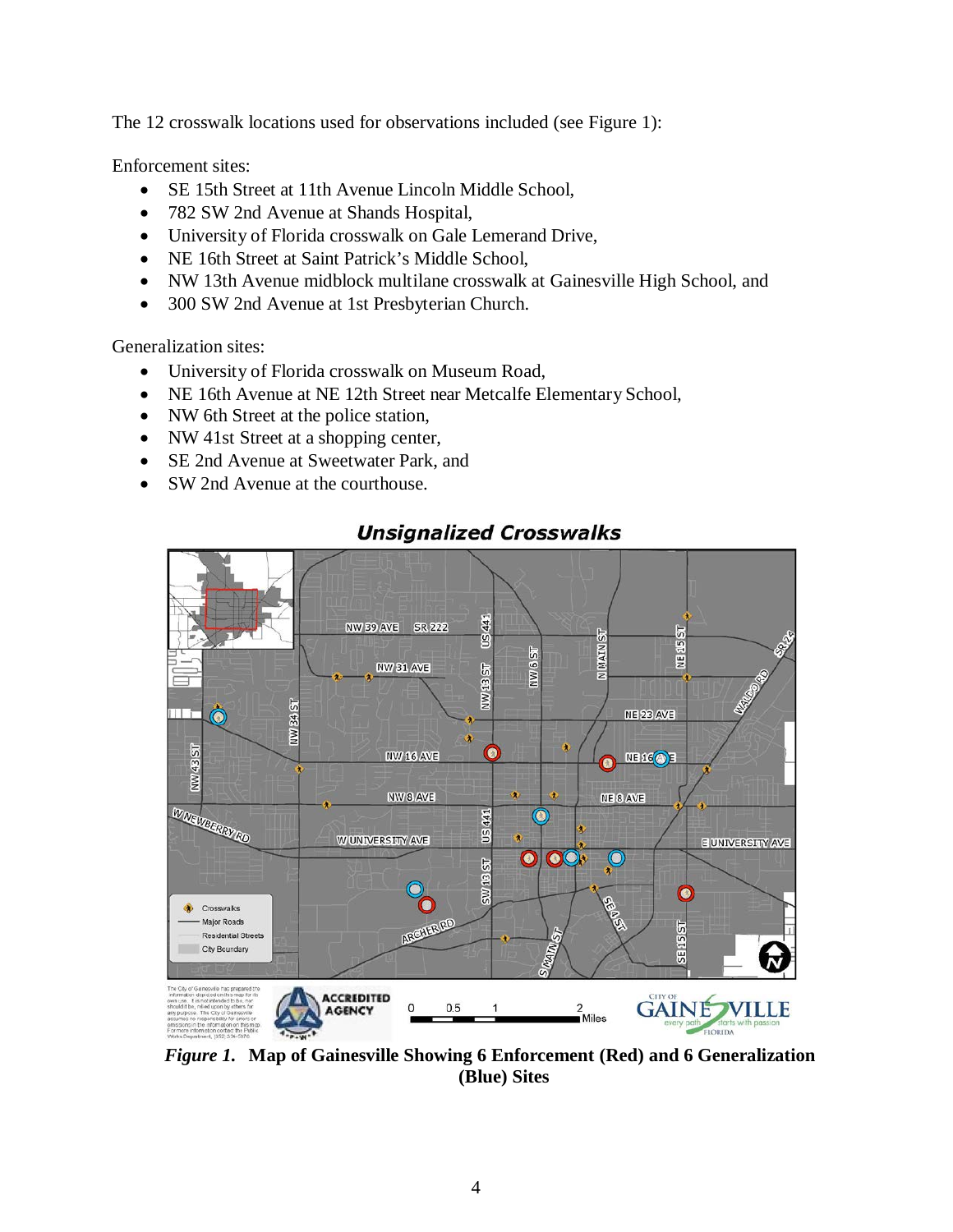#### <span id="page-12-0"></span>**Crashes**

The interval between the application of the enforcement and the end of the earlier study was relatively brief and therefore precluded any detailed examination of possible effects of the intervention on crashes. The passage of approximately 4 years between the original and present study provided an opportunity to examine crash trends and check for an association of crash outcomes with the timing of the increased enforcement. GPD provided pedestrian crash data covering 2006 to 2014.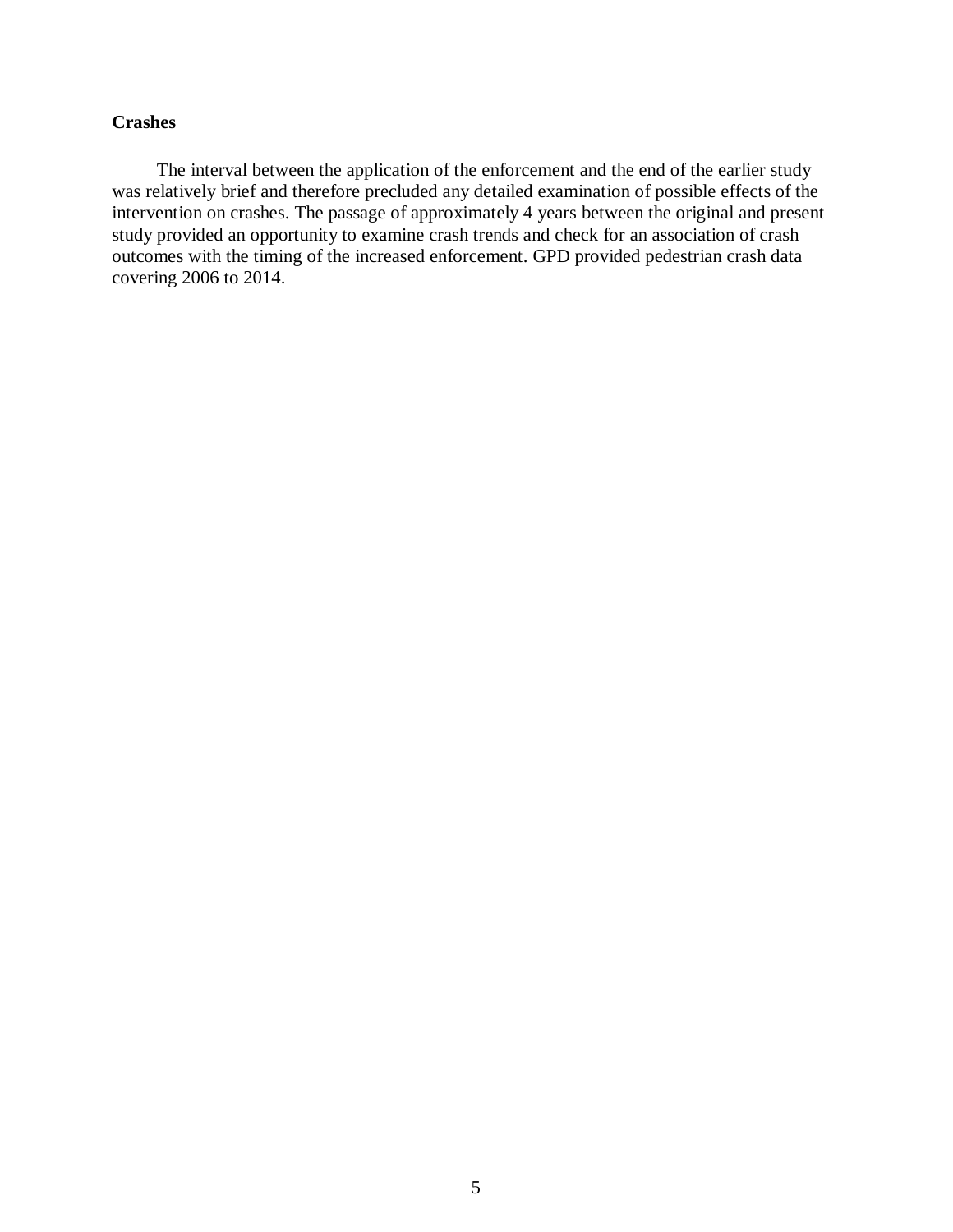#### **Results**

<span id="page-13-0"></span>The results from this follow-up study encompass discussions with GPD, citations, observations of yielding, and crashes. The sections that follow present data covering the time period from the baseline of the original study through the completion of the data collection in the present follow-up effort. The reader should keep in mind that a break in measurements of almost 4 years took place after the end of the intervention phase of the original study.

#### <span id="page-13-1"></span>**Discussions With Gainesville Police Department**

Gainesville had not made any engineering changes to any of the crosswalks studied in the original research. Some of the in-street signs had been damaged and had not been replaced. All of the markings at all of the sites were in good condition.

#### <span id="page-13-2"></span>**Citations**

[Figure 2](#page-13-3) shows the number of citations issued for 2010 through 2014, inclusive. The figure indicates the effect of the original program by the large number of citations for failure to yield in 2010. The level of enforcement then generally dropped after the conclusion of the highvisibility enforcement program, but GPD did issue an increased number of citations in 2013. Discussions with GPD indicated that they issued most of these citations at a crosswalk near one of the high schools, a multi-lane site with a high traffic volume that had been resistant to previous intervention efforts.



<span id="page-13-3"></span>*Figure 2.* **Pedestrian Citations by Year**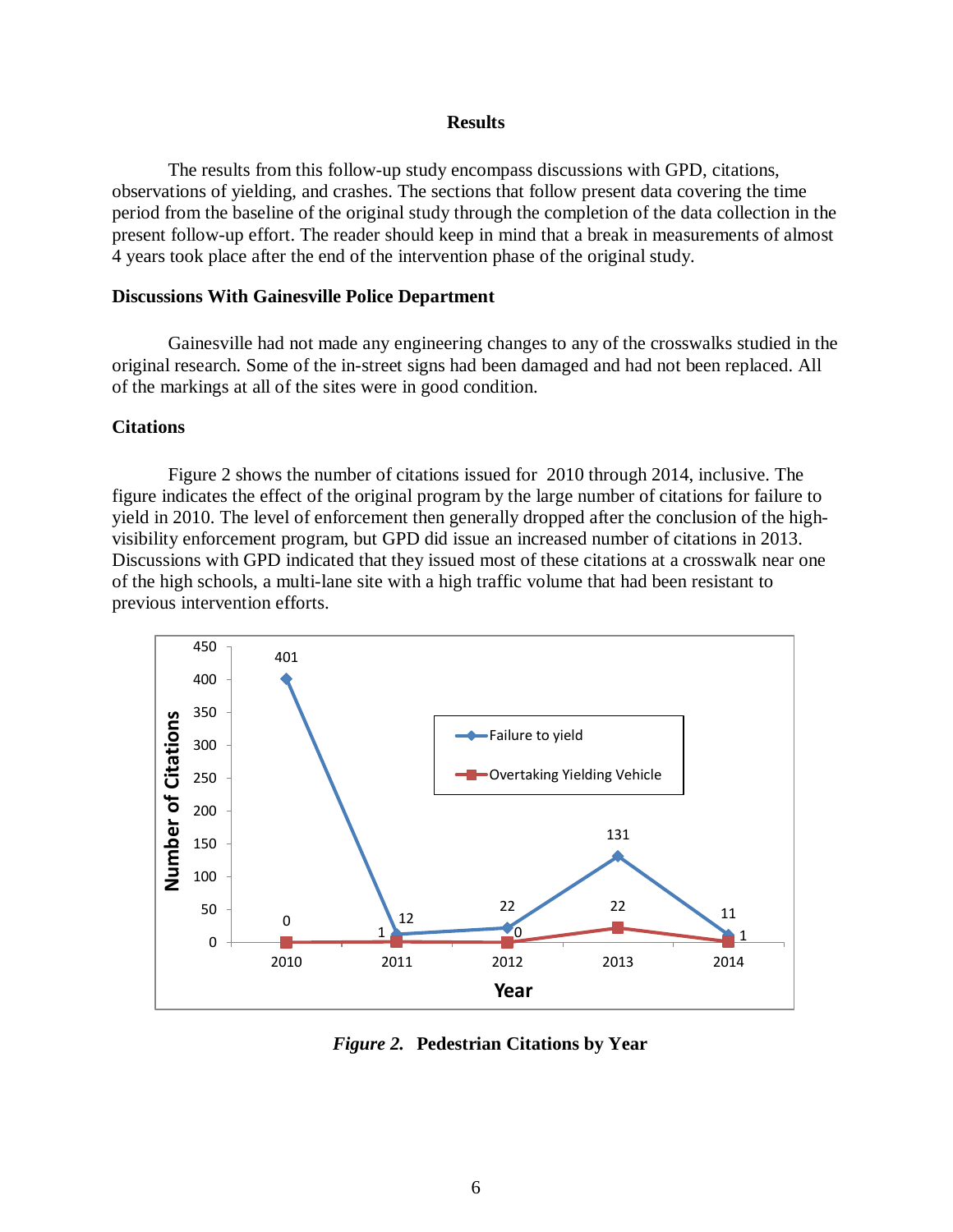#### <span id="page-14-0"></span>**Observations**

Observations at the enforcement and generalization sites produced yielding data for staged and naturally occurring pedestrian crossings. The following sections first discuss the observed patterns of results and present statistical analyses separately for the enforcement and generalization sites, and finally compare the observations from the two types of sites. As with the citation data discussed above, the observation results cover the original study period as well as the new data collected for this follow-up. The observations are grouped into baseline, HVE, and follow-up periods. The baseline and HVE periods both occurred during the original study. The HVE period was divided into four phases that reflect the types of activities occurring:

- HVE 1 = Warnings, Flyers, Parent Outreach, University of Florida Outreach, and Earned Media,
- HVE 2 = Ticketing, Earned Media, and Feedback Signs,
- HVE 3 = Ticketing, Earned Media, Paid Radio Ads, & Feedback Signs, and
- HVE  $4 =$  Ticketing, Feedback Signs, and In-Street Signs.

The follow-up observations were conducted approximately 3 years and 9 months (2014) and 4 years (2015) after the end of the original study program.

**Yielding results at enforcement sites.** Figure 3 shows the percentages of drivers yielding for staged crossings (averaged across all six enforcement sites) during baseline, the original study's intervention periods, and the two follow-up measures. The data show the increase in yielding observed during the original study persisted and may have increased during the two follow-up measurement periods.

[Table 1](#page-16-0) presents data for staged and unstaged crossings at each of the six enforcement sites for each study period. [Table 1](#page-16-0) collapses the various weekly measures in each phase shown in Figure 3 into a single compliance percentage for the period. An examination of [Table 1](#page-16-0) shows similar patterns of increased yielding for staged and unstaged crossings. Average yielding rates for staged crossings at the enforcement sites were 77.5% and 75.7% for the first and second follow-up measures, respectively. This represented a notable increase from the average of 66.0% yielding observed during the final measure of the original study. Yielding for unstaged crossing at these sites were similar to yielding for staged crossings. An entry of "No Data" in [Table 1](#page-16-0) and Table 2 indicates that no staged or natural pedestrian crossings occurred during the data collection periods. Note that unstaged crossing data is based on a much smaller sample size. During the follow-up period, unstaged crossing at the enforcement sites were consistent but based on very small numbers of pedestrians. During the follow-up period, the total number of pedestrians observed making staged crossings at the enforcement sites was 2,160 while the total number measured making natural crossings was only 378. At the control sites 2,160 pedestrians were observed with staged crossing but only 233 were observed making natural crossings. Although the data on natural crossings is based on a smaller number of pedestrians and includes one site where no pedestrians were observed, the results are consistent with the results for staged crossings.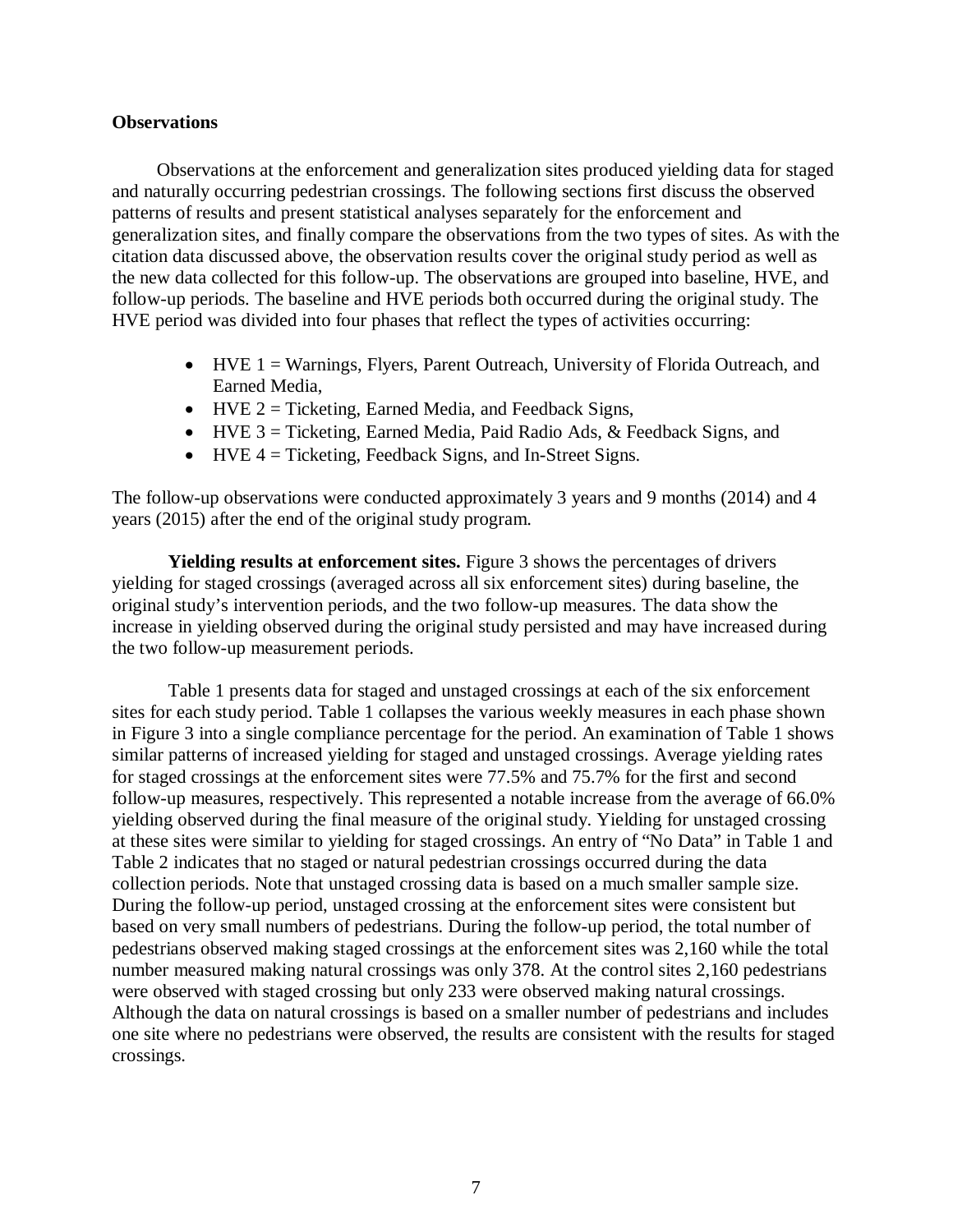

<span id="page-15-0"></span>*Figure 3.* **Average Percentage of Drivers Yielding to Staged Crossings Across All 6 Enforcement Sites in Gainesville.**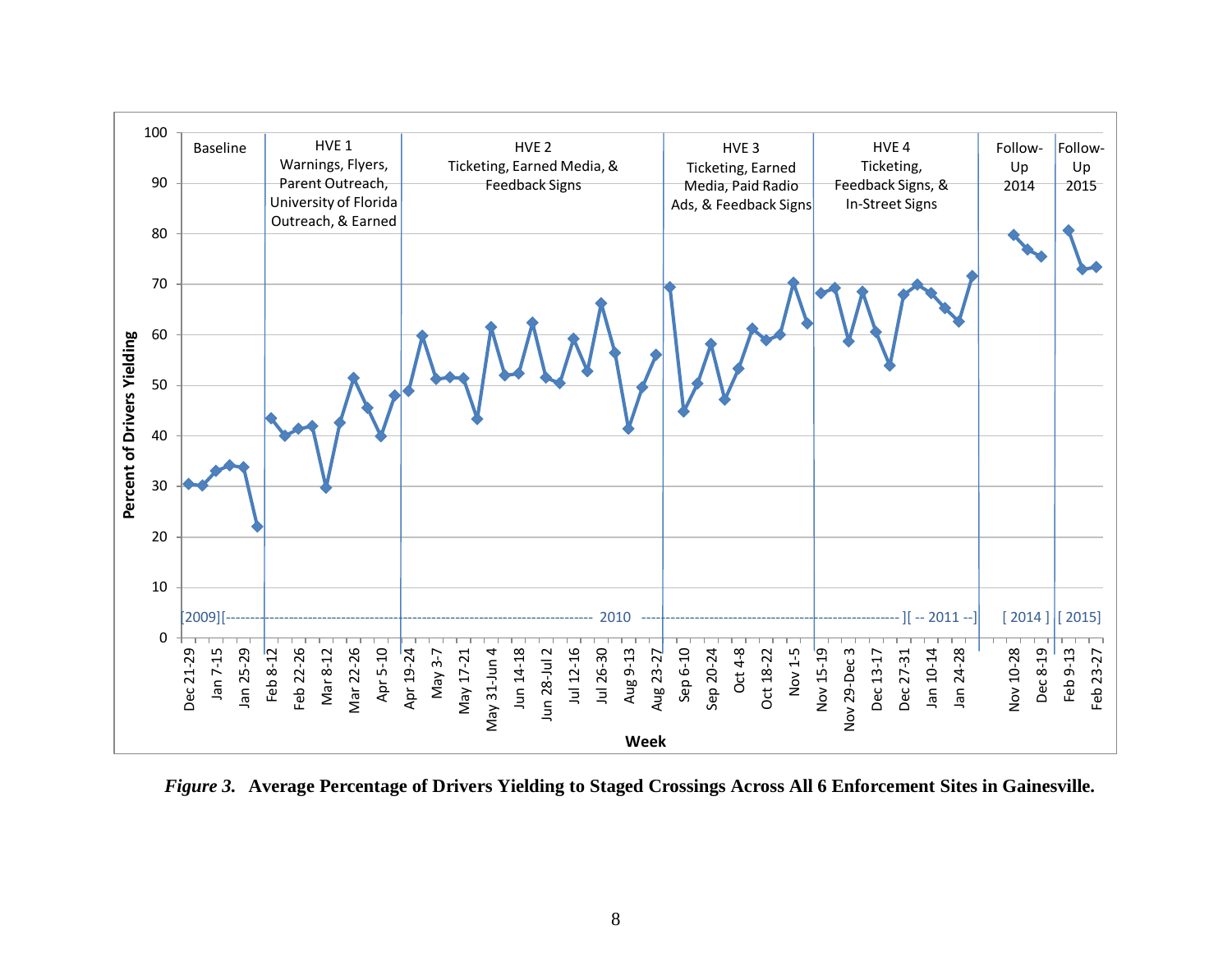#### <span id="page-16-0"></span>**Table 1 Percentage of Drivers Yielding by Type of Crossing and Time Period at Enforcement Sites\***

| ~~~~~    |                               |          |                  |                  |                  |         |           |           |
|----------|-------------------------------|----------|------------------|------------------|------------------|---------|-----------|-----------|
|          | Site                          | Baseline | HVE <sub>1</sub> | HVE <sub>2</sub> | HVE <sub>3</sub> | HVE 4   | Follow-up | Follow-up |
|          |                               |          |                  |                  |                  |         | 2014      | 2015      |
| Staged   | SE 15th St. at SE 11th        | 27.8     | 34.2             | 60.3             | 63.3             | 85.9    | 58.5      | 61.0      |
|          | 782 SW 2nd Ave., AGH          | 30.9     | 49.0             | 64.9             | 63.4             | 66.2    | 92.5      | 88.1      |
|          | Gale Lemerand                 | 86.2     | 85.6             | 82.3             | 85.9             | 86.4    | 94.6      | 93.34     |
|          | NE 16th St. at St. Pats       | 24.3     | 34.6             | 43.3             | 58.1             | 65.7    | 65.6      | 79.2      |
|          | NW13th St. at GHS             | 3.0      | 13.8             | 19.0             | 24.9             | 34.6    | 59.4      | 44.4      |
|          | 300 SW 2nd Ave.               | 16.8     | 50.8             | 45.5             | 44.3             | 57.4    | 94.3      | 88.2      |
|          | <b>Total Percent Yielding</b> | 31.5     | 44.7             | 52.5             | 56.7             | 66.0    | 77.5      | 75.7      |
| Unstaged | SE 15th St. at SE 11th        | 29.2     | 59.5             | 83.3             | 56.3             | 91.7    | No data   | 100       |
|          | 782 SW 2nd Ave., AGH          | 56.5     | 55.0             | 83.3             | 80.0             | 80.6    | 100       | 90.5      |
|          | Gale Lemerand                 | 86.3     | 71.9             | 85.4             | 84.6             | 89.0    | 88.2      | 87.0      |
|          | NE 16th St. at St. Pats       | No Data  | No Data          | 100.0            | 50.0             | 100.0   | 100       | 100       |
|          | NW13th St. at GHS             | 9.4      | 29.6             | 55.8             | 52.1             | 58.5    | 49.3      | 64.6      |
|          | 300 SW 2nd Ave                | No Data  | No Data          | 50.0             | No Data          | No Data | 94.4      | 87.2      |

\* No Data for unstaged crossings means there were no natural pedestrian crossings when data was collected. HVE 1-4 descriptions are provided under the previous header Observations.

Total percentage of drivers yielding at unstaged crossing is not included because of the small and unequal number of pedestrians observed at each site during each period.

**Yielding Results at Generalization Sites.** [Figure 4](#page-17-0) shows the percentages of drivers yielding for staged crossings (averaged across all six generalization sites) during baseline, the original study intervention periods, and the two follow-up measures. As with the enforcement sites, the yielding percentage remained high even after the hiatus and may even have increased from the level at the end of the original study.

Table 2 presents the aggregate data for staged and unstaged crossings at the generalization crosswalks by time period and shows a pattern of higher yielding similar to that seen at the enforcement crosswalks. Yielding for staged crossings at generalization sites averaged 79.1% and 74.7% during the two follow-up measures, respectively. Yielding for unstaged crossings at these sites tended to be higher for the two follow-up measures, respectively. Both staged and unstaged crossings exhibited an increase in yielding from the closing values at the end of the original study.

#### **Table 2**

#### <span id="page-16-1"></span>**Percentage of Drivers Yielding by Type of Crossing and Time Period at Generalization Sites\***

|          | Site                          | <b>Baseline</b> | HVE <sub>1</sub> | HVE <sub>2</sub> | HVE <sub>3</sub> | HVE <sub>4</sub> | Follow-up | Follow-up |
|----------|-------------------------------|-----------------|------------------|------------------|------------------|------------------|-----------|-----------|
|          |                               |                 |                  |                  |                  |                  | 2014      | 2015      |
| Staged   | Museum Road, Hume Hall        | 82.9            | 74.6             | 83.0             | 84.8             | 84.5             | 87.5      | 93.0      |
|          | NE 16th Ave. at NE 12th St.   | 13.6            | 39.2             | 30.3             | 32.8             | 47.1             | 52.5      | 57.4      |
|          | NW 6th Street at GPD          | 7.2             | 11.8             | 13.1             | 13.0             | 16.7             | 75.3      | 54.2      |
|          | NW 41st St at 2251 block      | 41.2            | 56.0             | 49.7             | 46.7             | 58.9             | 85.8      | 81.0      |
|          | SE 2nd Ave. Sweetwater Park   | 37.3            | 49.0             | 70.0             | 72.7             | 79.0             | 90.1      | 78.2      |
|          | NW 2nd Street at Courthouse   | 37.9            | 47.5             | 60.7             | 65.2             | 64.5             | 83.2      | 84.3      |
|          | <b>Total Percent Yielding</b> | 36.7            | 46.3             | 51.1             | 52.5             | 58.5             | 79.1      | 74.7      |
| Unstaged | Museum Road, Hume Hall        | 91.1            | 77.0             | 80.6             | 79.0             | 86.0             | 87.9      | 91.2      |
|          | NE 16th Ave. at NE 12th St.   | 0.0             | 0.0              | 50.0             | No Data          | 100.0            | 100       | 83.3      |
|          | NW 6th Street at GPD          | 1.1             | 36.0             | 49.1             | 33.3             | 35.4             | 77.8      | 50        |
|          | NW 41st St at 2251 block      | 100.0           | 100.0            | 77.8             | No Data          | No Data          | 83.3      | 100       |
|          | SE 2nd Ave. Sweetwater Park   | 55.5            | 54.9             | 66.7             | 75.0             | 55.6             | No Data   | 100       |
|          | NW 2nd Street at Courthouse   | 50.0            | 95.0             | 62.0             | 83.3             | 87.5             | 82.1      | 82.8      |

\* No Data for unstaged crossings means there were no natural pedestrian crossings when data was collected. HVE 1-4 descriptions are provided under the previous header Observations.

Total percentage of drivers yielding at unstaged crossing is not included because of the small and unequal number of pedestrians observed at each site during each period.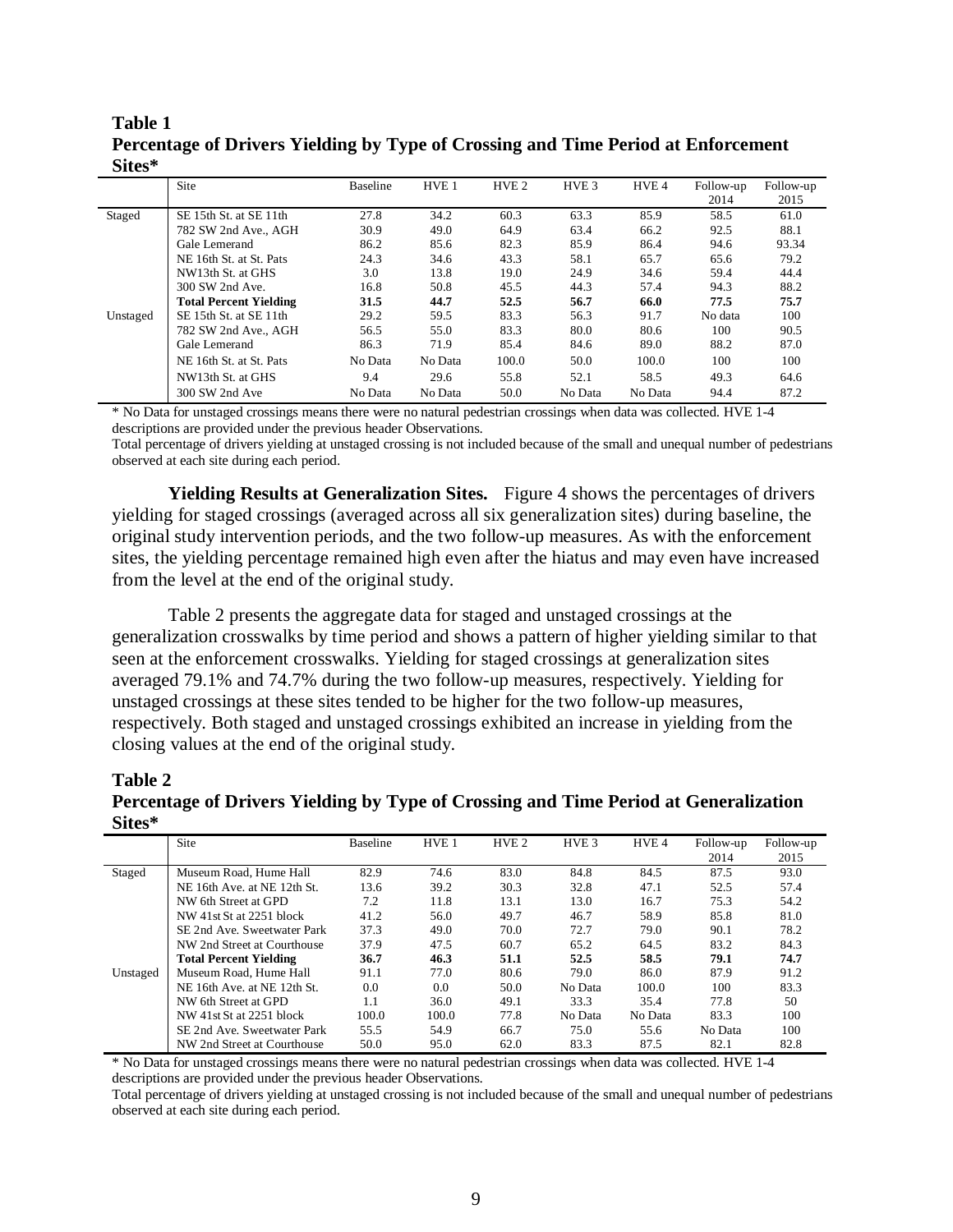

<span id="page-17-0"></span>*Figure 4.* **Average Percentage of Drivers Yielding to Staged Crossings Across All 6 Generalization Sites in Gainesville.**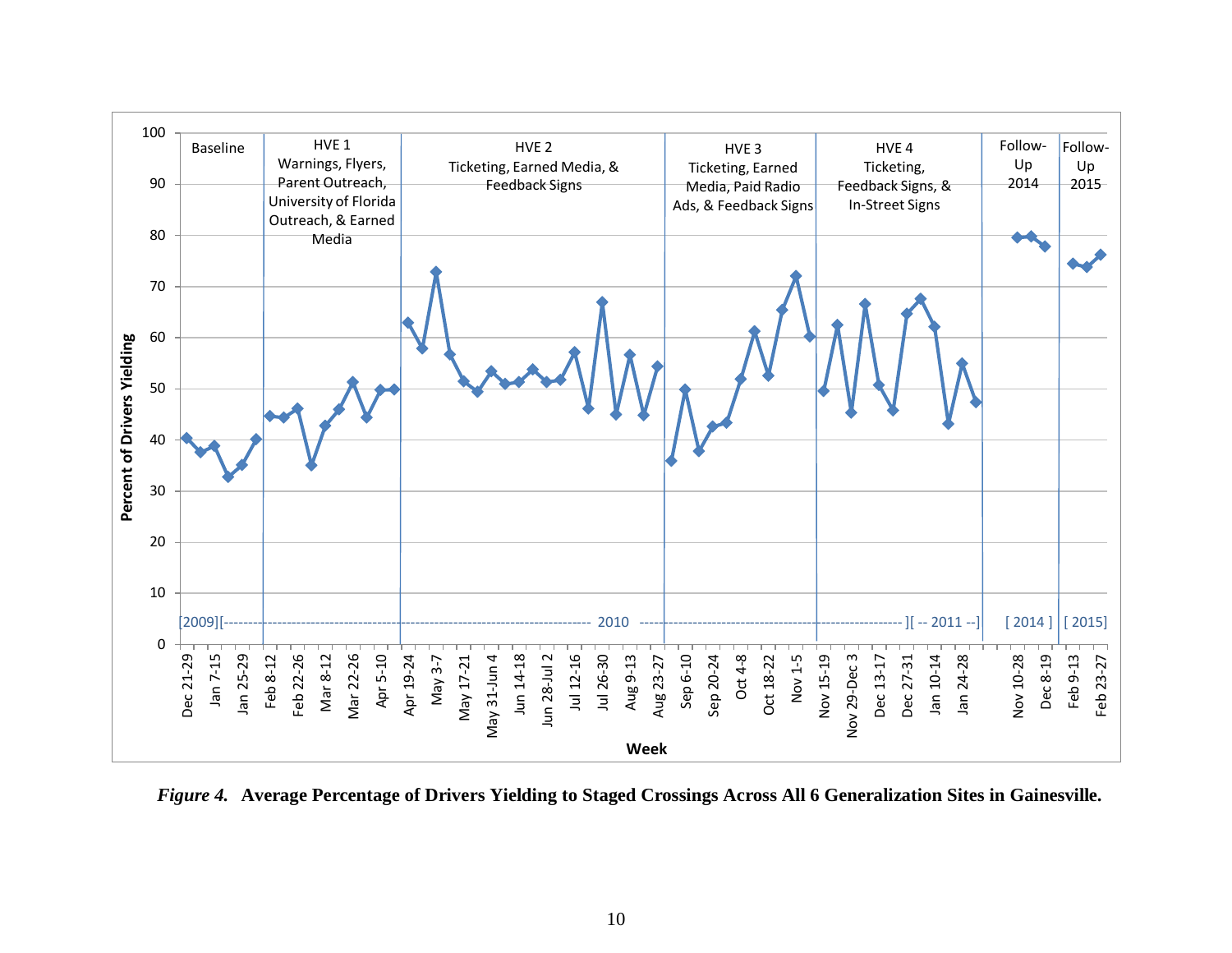#### <span id="page-18-0"></span>**Statistical Analysis of Yielding Results**

The objective of the statistical analysis was to determine if increases in yielding behavior documented in the original study persisted into the follow-up phase of the investigation. Analyses assessed persistence with respect to two prior time period points:

- 1. The baseline period of the original study, before any increased enforcement occurred, to determine if any residual effect remained. This assesses whether the program produced a net positive effect well after it concluded, and therefore likely produced a long-term gain – increased yielding to pedestrians by motorists. The comparison is baseline versus follow-up.
- 2. The end of the intervention phase, to determine if any further improvement or backsliding occurred. Using the end of intervention as a reference focuses more on persistence and post-intervention changes to examine the existence and nature of continuing change that could have resulted from the intervention. The comparison is the end of the intervention verses follow-up.

The comparison to the baseline is the most liberal. Statistically significant increases in yielding behavior from this analysis would only support a conclusion that some residual effect of the countermeasure likely remained. The second analysis examines the extent to which any observed effect in the follow-up measures changed from the level observed at the end of the intervention period. Since the original study showed a significant increase in yielding in the intervention period, a finding of no significant decrement or a significant increase at follow-up would support a conclusion of a sustained or heightened effect of the program even after withdrawal of the high-visibility enforcement.

Researchers applied interrupted time-series regression models of the general type described in Huitema (2011) to data sets that consisted of: (1) the weekly observational time series data obtained for the original study covering the baseline and intervention periods; and (2) the follow-up weekly time series data collected approximately 4 years later as part of this study. Overall, the data for each site included approximately 60 weeks of observation (ranging from 45 to 64 weeks) covering the original and this follow-up study combined. The analyses included only the data from the staged crossings since some sites had no unstaged crossing data. Moreover, the staged crossings involved standardized pedestrian behavior that removed one possibly large source of extraneous variation from the analyses. For example, all staged crossing involved only placing one foot off the curb and looking at approaching drivers. Natural pedestrians sometimes would often step further into the roadway. It is possible that the more assertive behavior of natural pedestrians increases the percentage of drivers yielding right-ofway to pedestrians.

The focus of the interrupted time-series analyses reported here is on the changes that occurred in driver yielding behavior between the baseline and follow-up and the end of the intervention phase and the follow-up level. The time-series specifically focused on level change types of differences. Since several different models can estimate level change, researchers had to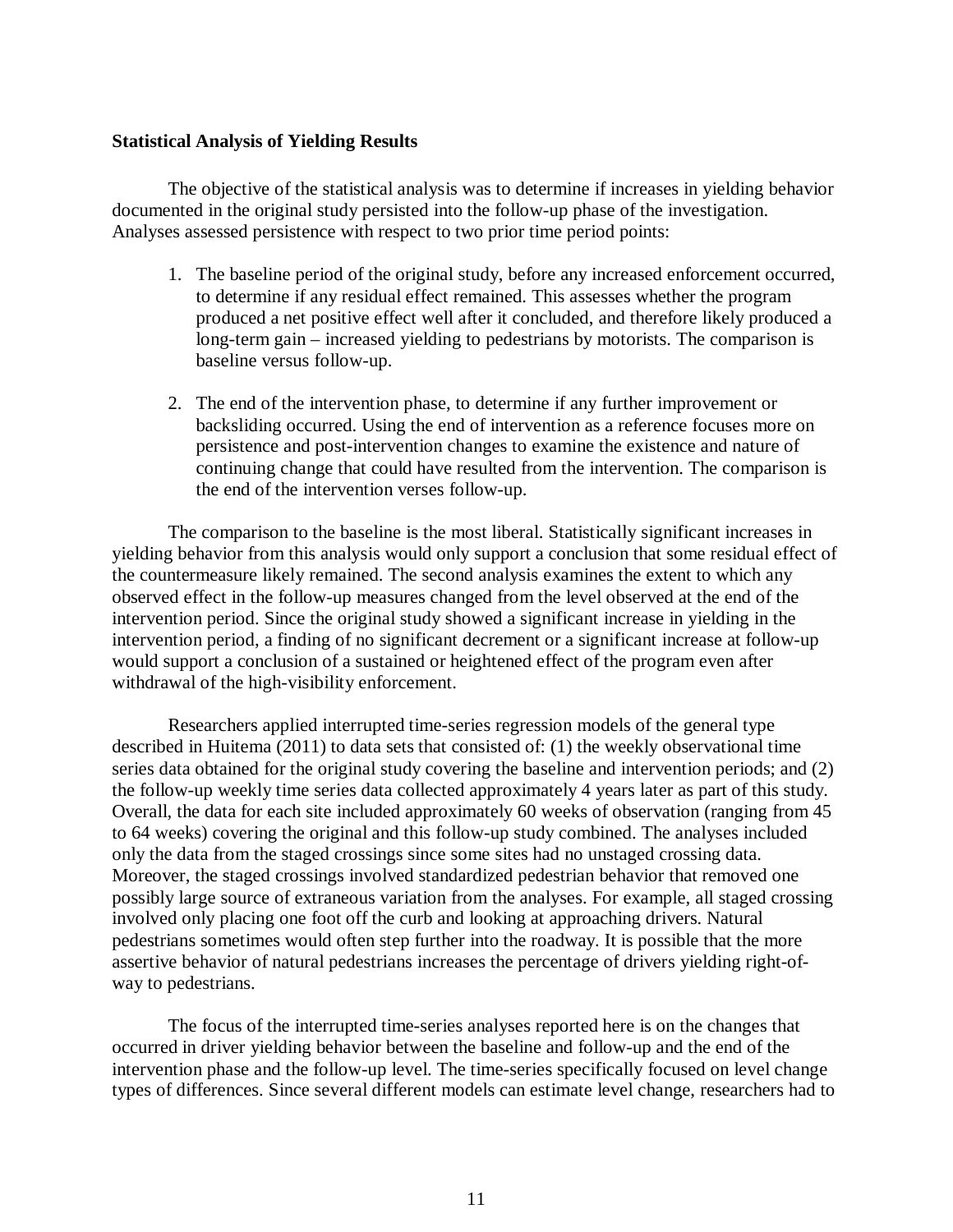identify the most appropriate model for the time-series associated with each site and the composite data across all enforcement or generalization sites. The exact form of the level change analysis applied to the specific time-series from each site depended on the properties of the data collected at that site. It was possible to model some of the series using relatively simple level change models that could be estimated using conventional parametric intervention procedures. The series for most sites, however, required more complex models to accommodate trend components and/or autoregressive errors. The criteria used in model identification and diagnosis included lack-of-fit tests for the identification of functional form, tests for error dependency (Huitema & McKean, 2000, 2007; Durbin & Watson, 1950, 1951), and model comparison tests (e.g., Huitema, 2011). The method of estimating the final parameters depended on the properties of the model identified and included ordinary least squares, maximum likelihood, and the double-bootstrap method described in McKnight, McKean, and Huitema (2000).

**Enforcement Sites.** [Figure 5](#page-19-0) repeats the weekly yielding data from all six enforcement sites by study phase—baseline, intervention, and follow-up—previously shown in Figure 3. This analysis accounts for an interruption after the intervention phase. [Figure 5](#page-19-0) clearly suggests that driver yielding did not decrease and actually appears to increase during the follow-up phase. In order to confirm the validity of this impression, researchers conducted a formal statistical analysis of these data using the time-series approach discussed above.



<span id="page-19-0"></span>*Figure 5.* **Weekly Driver Yielding Percentage by Condition for Enforcement Sites**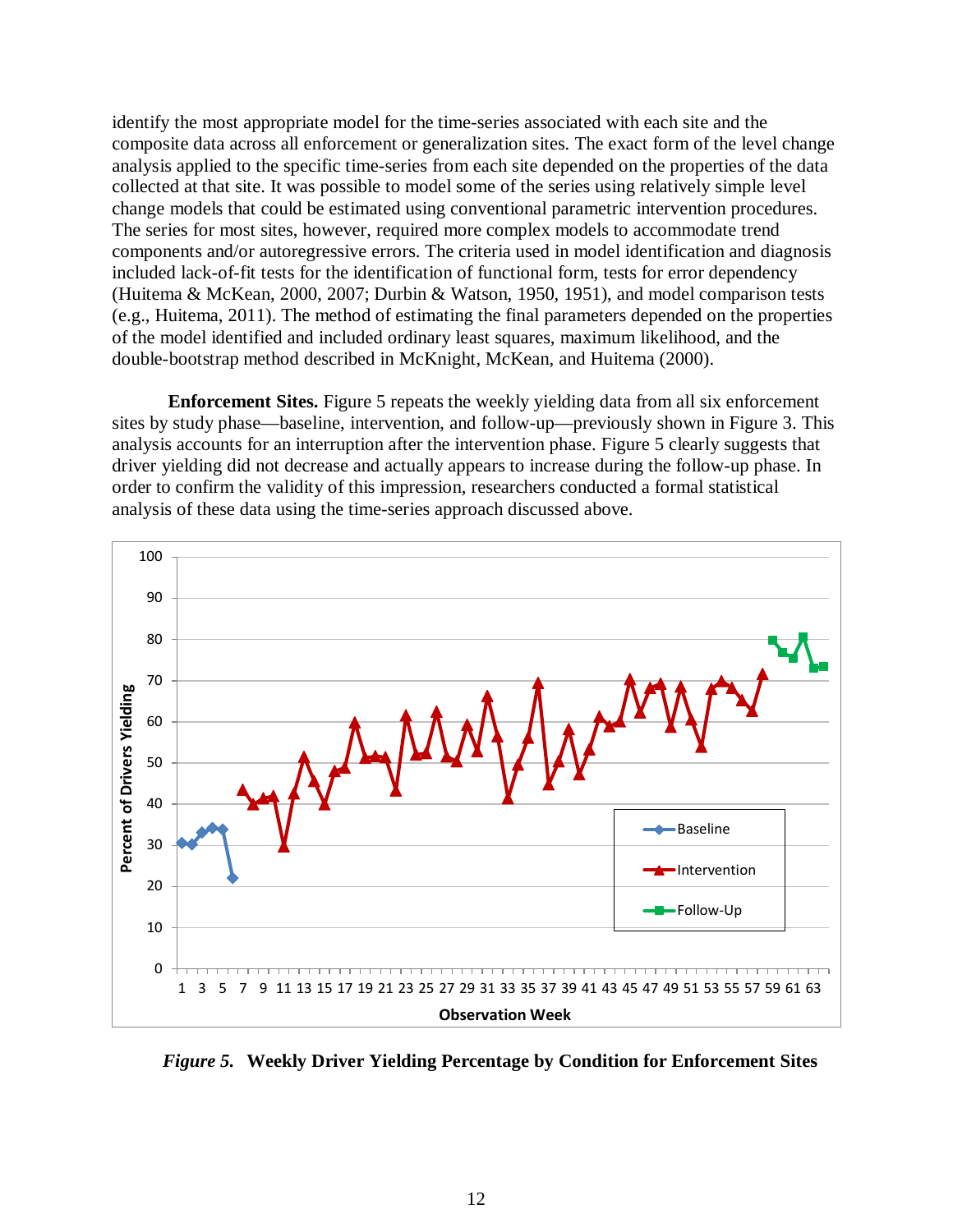[Table 3](#page-20-0) presents the results of this analysis. The overall follow-up level change value of 8.3 percentage points shown in the second column of [Table 3](#page-20-0) is the difference between projected and actual values for the follow-up period. That is, it represents the difference between the yielding percentage actually observed during follow-up (76.5) and the yielding percentage that a time-series intervention model projected would occur after the intervention phase should the same rate of increase continue (68.2). Hence, the level change calculates to 8.3 percentage points (76.5 – 68.2) as presented in [Table 3.](#page-20-0) It also exceeds the statistical criterion for claiming that the follow-up level actually exceeded the yielding percentage seen at the end of the intervention period. The original study had shown that the intervention level was statistically higher than baseline. Hence, the follow-up level also significantly exceeded the baseline.

### **Table 3**

### <span id="page-20-0"></span>**Statistical Results for Pooled Enforcement Sites: Staged Crossings**

| <b>Actual Observed Yielding</b> | Percentage Point Level   | 95% Confidence    | <i>p</i> - <i>value</i> on |
|---------------------------------|--------------------------|-------------------|----------------------------|
| Percentage in Follow-up         | Change from Intervention | Interval on Level | Level                      |
| Phase                           | Phase                    | Change            | Change                     |
| 76.5                            | 8.3                      | (2.2, 14.4)       | .009                       |

Researchers repeated the analysis described above separately for staged crossings at each of the six enforcement sites. The yielding levels all exceeded the baseline percentages. Four of the six sites had follow-up levels that were significantly greater than the prediction for the follow-up (i.e., mimicked the aggregate pattern). One site (NE 16th St. at St. Patrick's) showed an increase in the follow-up period, but it did not reach statistical significance. The remaining site (SE 15th St. at SE 11th Ave.) showed a significant decline from its intervention to follow-up levels but still exhibited a yielding level more than double its baseline value. While there is no definitive reason for the decrease in yielding at this site, it may be associated with the in-street pedestrian sign being damaged and subsequently not replaced.

The results for the individual enforcement sites and their aggregate establish that the intervention effects seen in the original study persisted with most increasing rather than remaining steady or falling back. The next analysis step involved assessing whether the same pattern existed for the six generalization sites.

**Generalization Sites.** The original study showed a positive effect (increased yielding) at the six generalization measurement sites where no intervention took place. As shown earlier in Table 2 and [Figure 4,](#page-17-0) however, this effect was smaller than at the enforcement sites, but was of sufficient magnitude and consistency to suggest that the enforcement and education efforts may have spilled over beyond the six enforcement sites. Researchers, therefore, examined yielding data from the six generalization sites to evaluate any changes, either positive or negative, during the follow-up phase. The analysis followed the same approach as described above for the enforcement sites.

Figure 6 illustrates the yielding behavior for the three phases of the study (baseline, intervention, and follow-up) at the generalization sites. GPD did not apply any special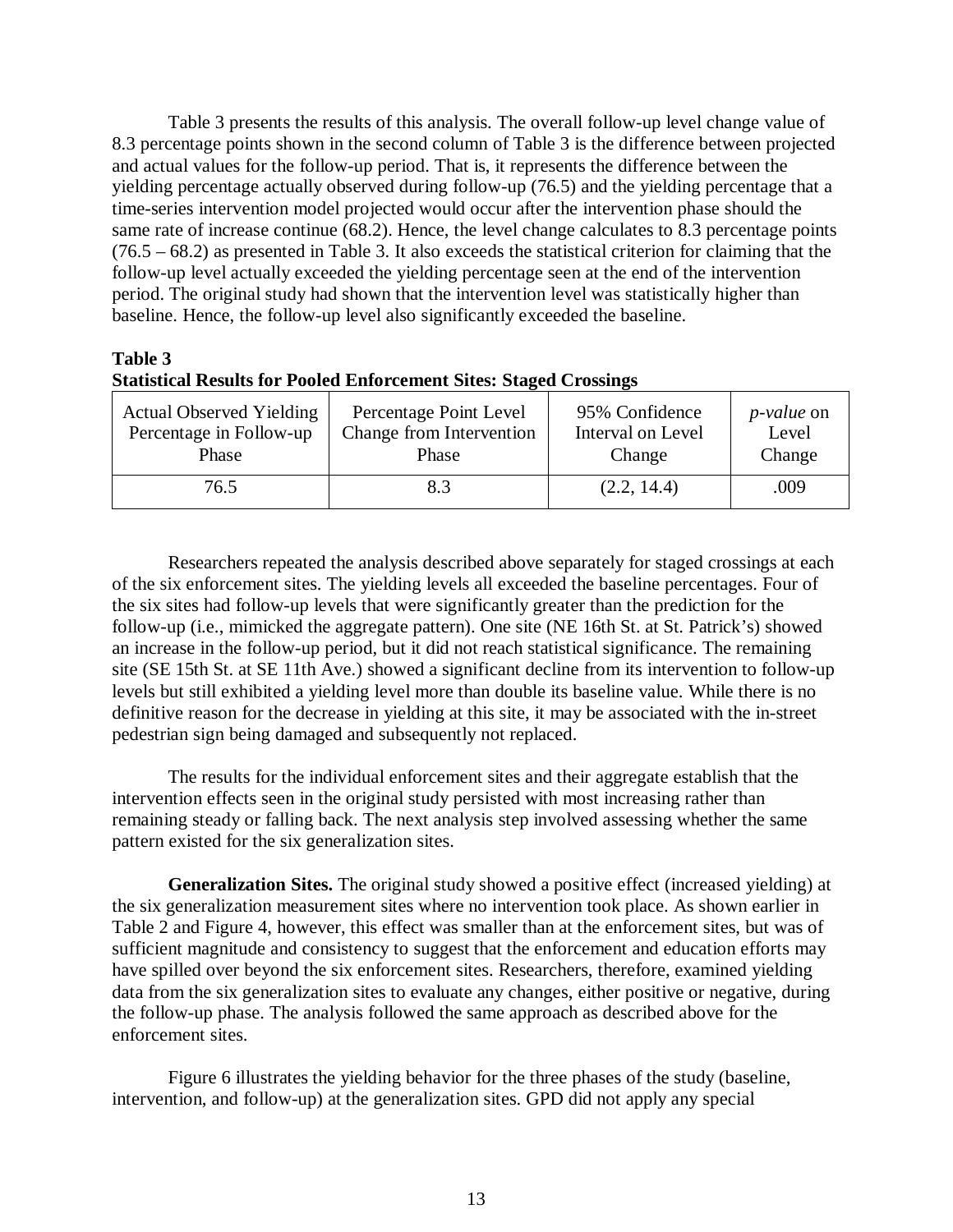enforcement, education, or engineering to the six generalization sites providing the aggregate data shown in the figure. Nevertheless, there appears to be a dramatic increase in the yielding percentage during the follow-up phase. Researchers tested the significance of the change with time-series analyses as with the enforcement sites.



*Figure 6.* **Weekly Driver Yielding Percentage by Condition for Generalization Sites.**

Table 4 presents the results of the analysis of the pooled generalization sites. As with the earlier analysis, the overall follow-up level change value shown in the second column of Table 4 is the difference between projected and actual values for the follow-up period. The value of 20.4 (77.0 – 56.6) falls into the calculated 95% confidence interval shown in Table 4. Thus, the analysis shows that the observed increase of over 20 percentage points in the follow-up period is statistically significant. The analyses showed the follow-up yielding value to exceed both the baseline and the intervention levels.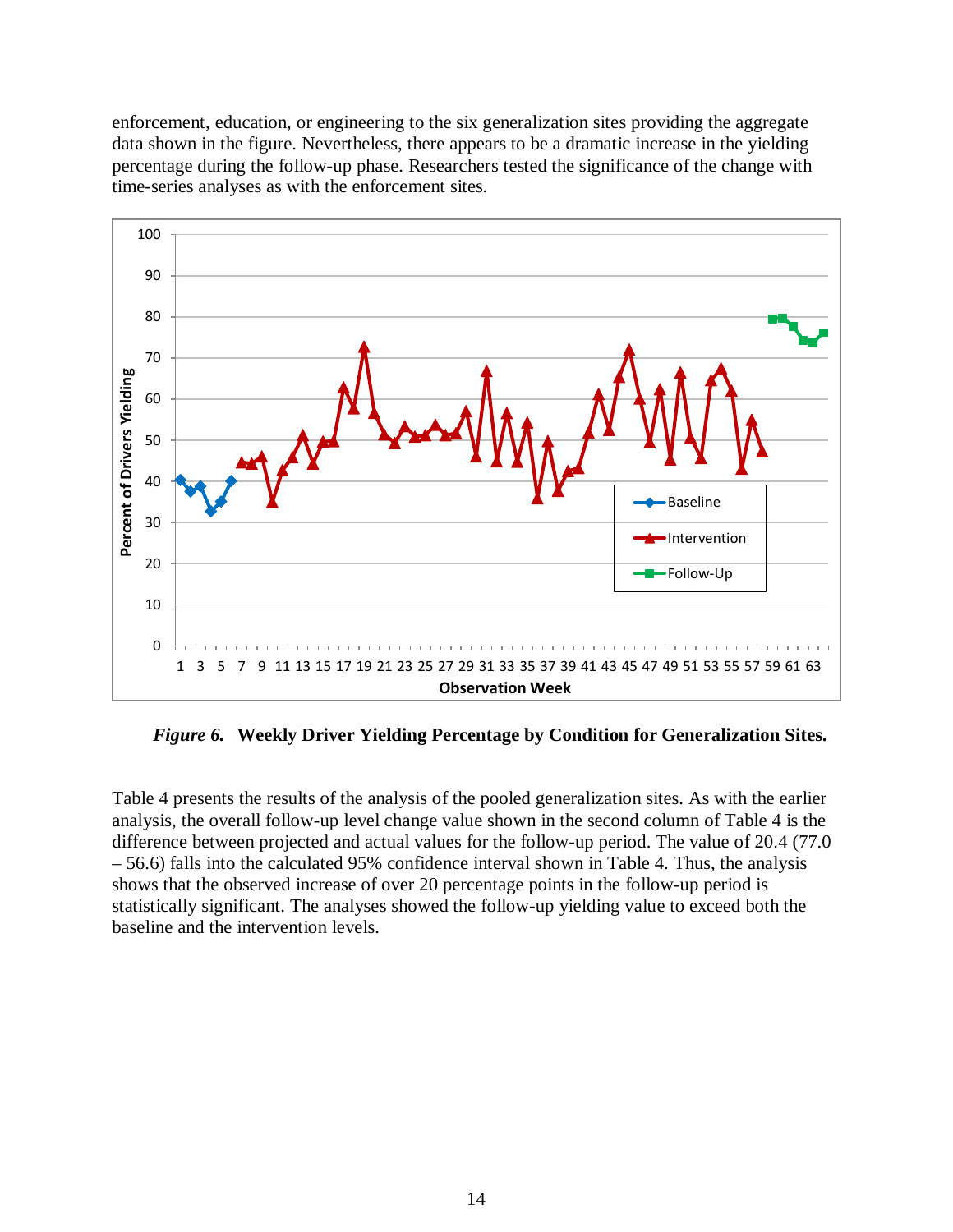| <b>Actual Observed Yielding</b> | Percentage Point Level   | 95% Confidence    | <i>p</i> - <i>value</i> on |
|---------------------------------|--------------------------|-------------------|----------------------------|
| Percentage in Follow-up         | Change from Intervention | Interval on Level | Level                      |
| Phase                           | Phase                    | Change            | Change                     |
| 77.O                            | 20.4                     | (12.4, 28.3)      | < 0.001                    |

<span id="page-22-0"></span>**Table 4 Statistical Results for Pooled Generalization Sites: Staged Crossings**

As with the examination of the enforcement sites, researchers conducted a separate analysis for each of the six generalization sites. As shown previously in Table 2, great variability existed across the six generalization sites at the end of the enforcement period. For example, the location at NW 6th Street at the GPD ended the intervention period with a yielding rate of only 16.7% whereas the Museum Road location finished at 84.5%. All six sites increased from the end of the intervention to the follow-up, although only three (NW 6th Street at GPD, NW 41st Street at 2251 block, and SW 2nd Street at Courthouse) of the six showed statistically significant higher rates in the follow-up than were predicted. All six generalization sites were significantly above baseline in the follow-up. Interestingly, the site with the lowest driver yielding rates during the baseline and intervention periods (NW 6th Street at the GPD) demonstrated increased yielding at follow-up producing driver yielding rates similar to the other generalization sites.

**Enforcement sites vs. generalization sites results.** A comparison of the results obtained for the enforcement sites with those obtained for the generalization sites over the course of the three measurement periods reveals interesting patterns. First, a comparison of the baseline data in Figure 3 and [Figure 4](#page-17-0) indicates the overall baseline yielding level was lower for the enforcement sites than for the generalization sites. Researchers and personnel from the GPD selected the sites and assigned them to the enforcement or generalization conditions before collecting any yielding data. Thus, the existence of lower baseline yielding percentages at the enforcement sites was unintentional but must be considered when interpreting the results.

Second, the percentage of motorists yielding at the enforcement sites during the intervention phase increased rather consistently throughout the phase (Figure 3), whereas the corresponding generalization site data displayed little trend and much greater variation from week-to-week [\(Figure 4\)](#page-17-0). In fact, the enforcement sites improved at about double the rate of improvement observed in the generalization sites during the intervention phase. Despite these rather obvious differences in yielding behavior between the enforcement and generalization sites during the first two phases, it is noteworthy that the overall follow-up levels for the enforcement and generalization sites shown in [Table 3](#page-20-0) and [Table 4,](#page-22-0) respectively, were essentially identical (76.5 vs. 77.0).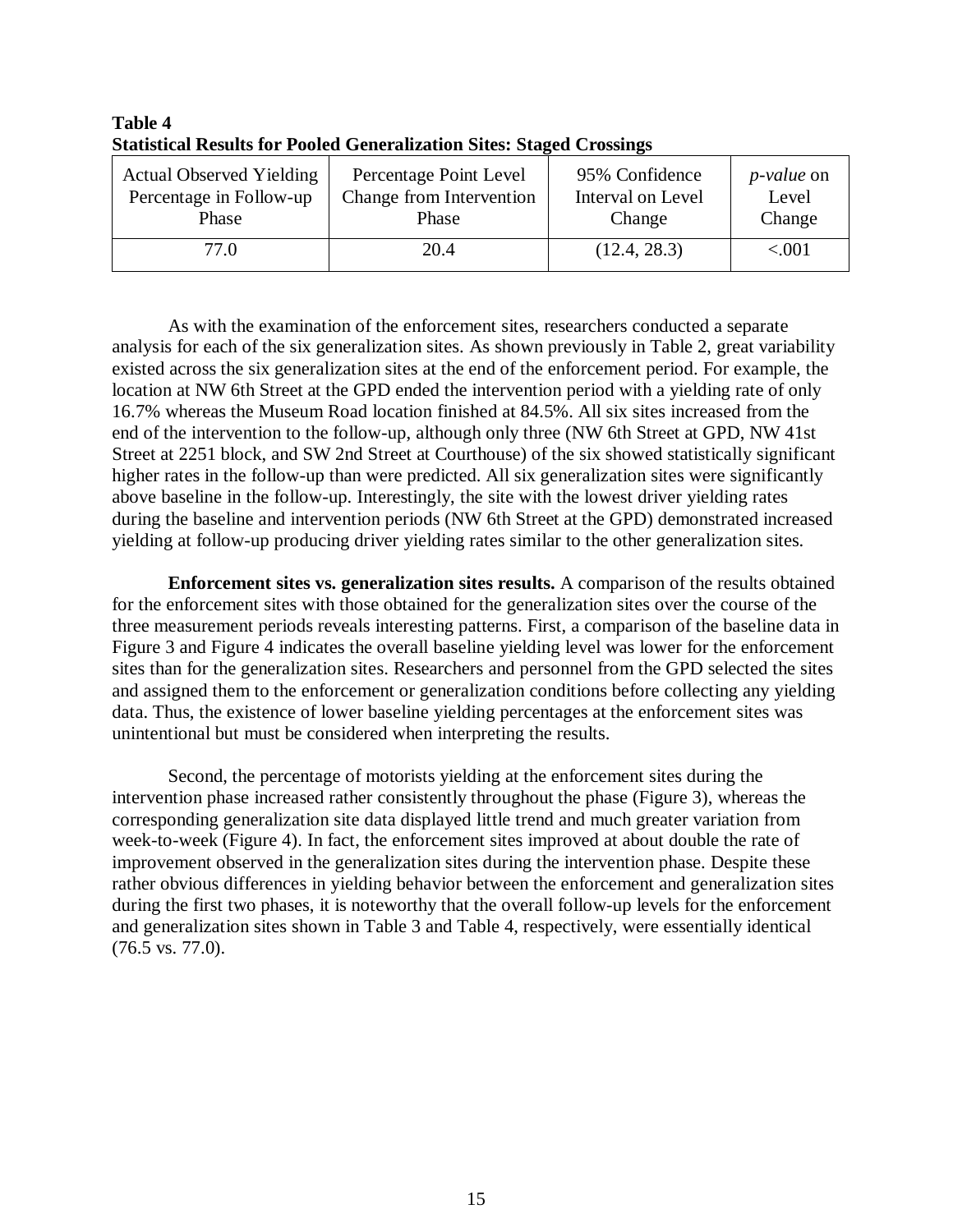#### <span id="page-23-0"></span>**Crash Results**

Crash data were of interest as the ultimate safety outcome measure [\(Figure 7\)](#page-23-1). From 2006 to 2010, there were on average 101.2 pedestrian crashes per year (SD=8.0, SE=3.6) in Gainesville. After the program ended, the average number of pedestrian crashes per year dropped to 83.0 (SD=7.0, SE=4.0), which represents a statistically significant decrease,  $t(6)=3.232, p=.02$ , Mann-Whitney U-test, 0.001, *p*=.03.



<span id="page-23-1"></span>*Figure 7.* **Annual Pedestrian Crashes in Gainesville 2006 – 2014.**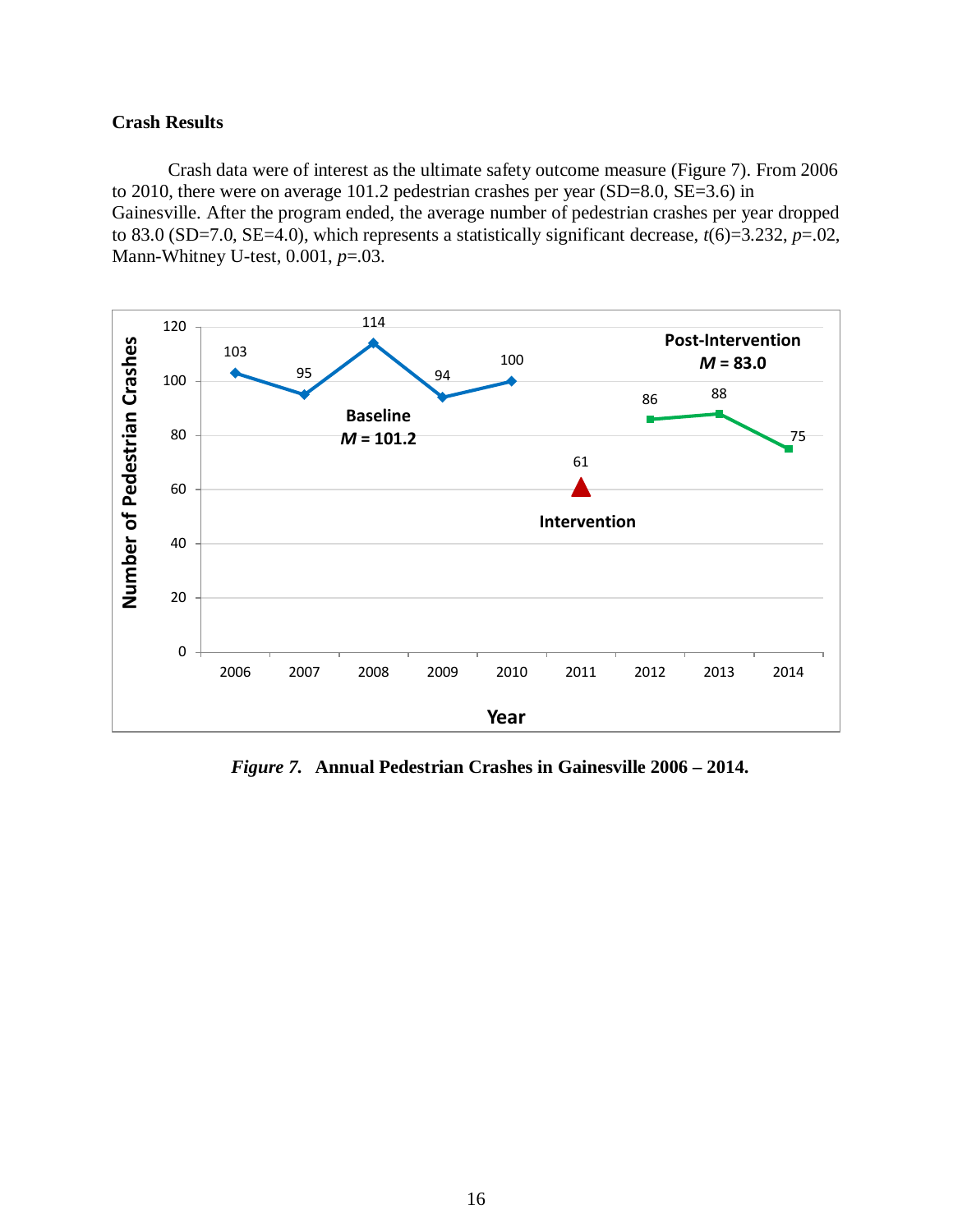#### **Discussion**

<span id="page-24-0"></span>This study evaluated the extent to which increases in the percentage of drivers yielding to pedestrians in Gainesville, Florida observed in the original study persisted after a 4-year followup period. The results indicate the increase in yielding seen in the original study, not only persisted, but increased further during the follow-up period. Moreover, both the enforcement and generalization sites showed this continued improvement. This, together with the significant citywide drop in pedestrian crashes after the end of the intervention, supports a conclusion of program effectiveness and suggests the possibility of a substantial spread of effect from the original study's enforcement and education program.

In order to consider the reasons for the observed improvement in yielding behavior 4 years after the program, one must first consider the possible reasons for the program's initial success in addition to the increased enforcement itself. Possible reasons include:

- The original intervention used community feedback signs that may have produced both a social norming effect as well as implying continued surveillance of motorist behavior that created a general deterrent effect.
- The levels of yielding achieved by the end of the intervention period may have produced a tipping point effect resulting in a further improvement in behavior even after the end of the enforcement. Once the majority of motorists were yielding to pedestrians, seeing other motorists consistently yielding to pedestrians served as a strong model for a new social norm. Yielding to pedestrians is a very visible behavior that other drivers can easily see and copy.
- The involvement of diverse groups such as the police, the university, and the media in the program may have resulted in a high level of earned media that potentiated the results. Unfortunately, the original study did not have the resources to monitor earned media after the original program ended and, therefore, only anecdotal reports are available.

The documented success of the original program provides a framework in which one can interpret the current results. Two possible extraneous explanations for an apparent continued effect of the intervention can be largely discounted—continued countermeasure activity and measurement unreliability. No documented evidence exists of continued high levels of enforcement or publicity once the original program ended. In fact, GPD personnel, who would have been fundamental to any enforcement efforts, adamantly report that no special enforcement of yield to pedestrian laws took place after the end of the program. As shown earlier in [Figure 2,](#page-13-3) 2013 showed a slight increase in citations for failure to yield, but the level fell well below that for 2010, the intervention year.

With respect to observation reliability, observation procedures, observer training, and all but one of the observers remained identical in all three phases. Researchers also carefully checked inter-rater reliability and trained observers to a stringent criterion. This makes it highly unlikely that changes in the measurement process accounted for the largely unprecedented continued increase in program effectiveness in the follow-up period.

The results of this study taken together with the findings of the original study lead to the following observations: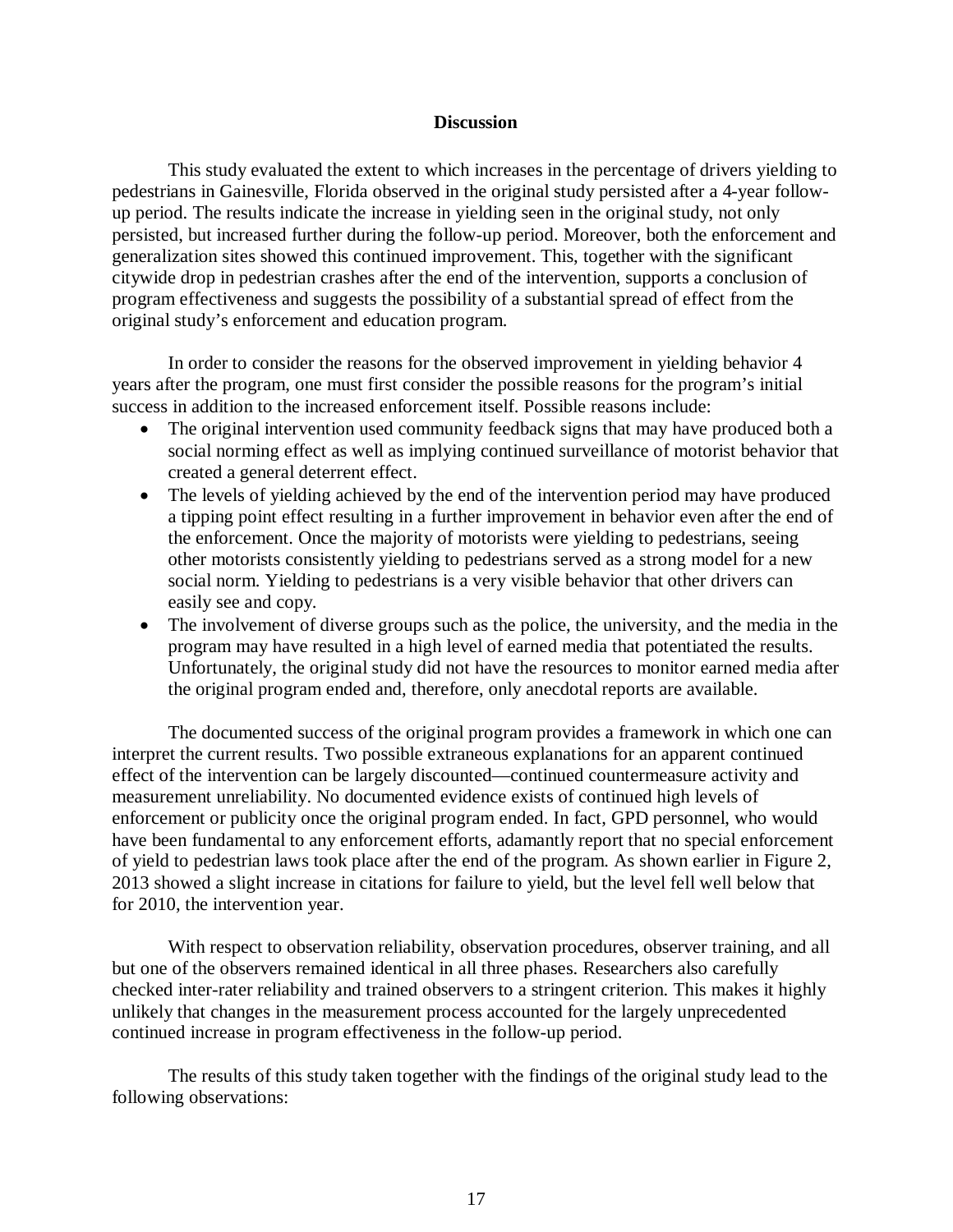- Yielding behavior began to improve at the enforcement sites when enforcement started and continued largely unabated into the follow-up period even without conducting special yielding operations. This suggests either a notable and continuing increase in general deterrence, a fundamental change in driver behavior and courtesy, or both.
- The coincident timing of the increase in yielding behavior and the onset of the Gainesville HVE program suggests an association between the two. While pedestrian education increased in Florida, Gainesville is somewhat isolated from surrounding communities and the fatality rate per population still ranks Florida number two in the country. Thus, it is unlikely the increased motorist yielding is a direct result of statewide efforts.
- Previous research (Malenfant, Wells, Van Houten, & Williams, 1996; Wells, Malenfant, Williams, & Van Houten, 2000) suggests that the feedback signs promoted driver awareness and contributed to the positive results. The available data do not support a determination of the relative contributions of the enforcement, earned media, and feedback signs to the success of the overall program.
- The existence of higher levels of yielding to natural pedestrian crossings than to staged crossings cannot be fully explained but is consistent with the findings of the original study and previous research by Van Houten, Ellis, and Marmolejo (2008). One possible reason for this effect is that naturally occurring pedestrians may cross more assertively than staged, decoy pedestrians following a safety protocol for a staged crossing. For example, in a staged crossing the pedestrian only steps into the crosswalk with one foot while naturalistic pedestrians often take several steps into the crosswalk thereby challenging a driver to stop.
- The observed initial and continued increases in yielding behavior at the generalization sites warrant note. A change of this strength is unusual. Further research on the factors that promoted its occurrence could yield valuable insights and, possibly, additional effective countermeasure implementation approaches.
- The observed significant increase in driver yielding rates 4 years after the intervention leads to the reasonable inference that a change occurred in driver perception of crosswalk enforcement and/or the need to yield to pedestrians at crosswalks. Fear of a citation, the desire to be a good citizen, greater awareness of pedestrians and laws, and social norming may all have played a role. The available data do not permit further analysis into this aspect of the driving public's response.

#### **Limitations**

<span id="page-25-0"></span>This study took place in a single city with critical elements including the commitment of the local law enforcement agencies to the success of their efforts in promoting behavior change among motorists. The study therefore can shed little light on the amount of effort needed to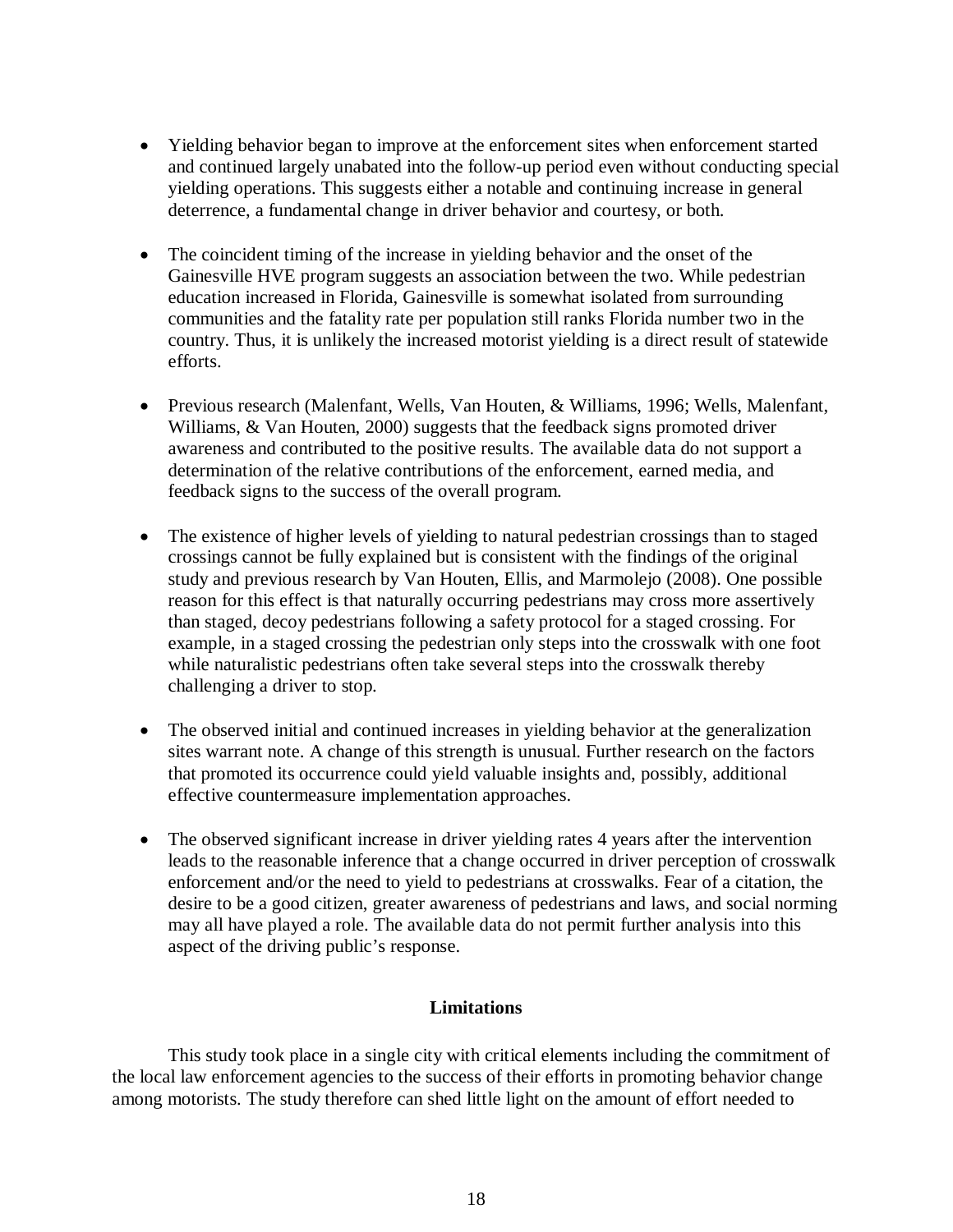convince other cities, particularly larger cities served by several independent law enforcement agencies, to follow the same approach. Likewise, the remote possibility exists that drivers in Gainesville are not representative of the average or typical driver either when responding to programs of this type or when assessing the importance of yield to pedestrian laws.

The original study contract limited the extent and duration of enforcement and education that the program could apply. In this instance, the intervention level appears sufficient to have produced a notably positive result. The reader should not, however, assume that the same process and level of effort applied in Gainesville would have similar results in other locales. In particular, additional research is needed to determine whether the number and/or duration of enforcement waves needs to be increased in larger cities in order to produce similar changes in yielding behavior.

While good data exist on the intervention input in terms of enforcement and the number of feedback signs deployed, the study did not collect information on either the extent of earned media deployed or driver knowledge and recall of and attitudes towards the enforcement, signs, and media. Thus, potentially illuminating data on the mechanisms at work and whether the intervention achieved a tipping point are simply not available.

Finally, while same city control sites were incorporated into the original study to help determine generalization of the HVE program, external control sites were not part of the study. As external control sites were not used in the original study, it was unrealistic to recruit external control sites for the follow-up to document trends as there was no baseline for comparisons and even if sites had conducted similar yielding observations, they would have used a different protocol and methodology. Consequently, it is unknown if similar yielding changes took place in surrounding localities that may suggest additional factors affecting behavior change other than the HVE program. The reader should remain mindful of this caveat.

The limitations cited above, while constraining the explanation of the phenomena observed, should not deter other cities from trying a similar approach. The encouraging outcomes as well as the positive impressions of those involved in the implementation and evaluation of the program support the reasonableness of trying it in other locales, particularly where the rate of drivers yielding to pedestrians is low.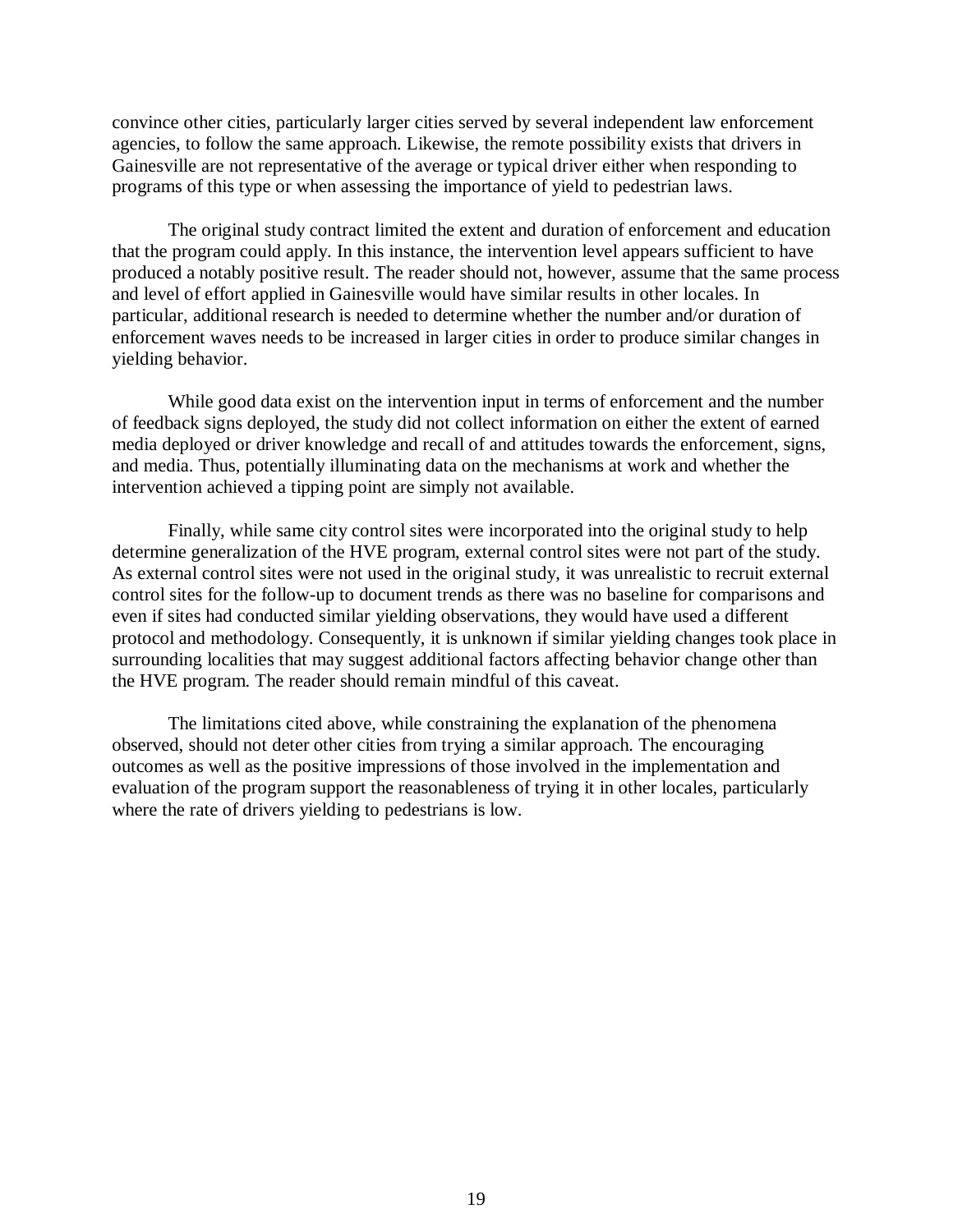#### **References**

- <span id="page-27-0"></span>Durbin, J., & Watson, G. S. (1950). Testing for serial correlation in least squares regression, I. *Biometrika, 37*(3–4), 409–428. doi:10.1093/biomet/37.3-4.409. JSTOR 2332391.
- Durbin, J. & Watson, G. S. (1951). Testing for serial correlation in least squares regression, II. *Biometrika, 38*(1–2), 159–179. doi:10.1093/biomet/38.1-2.159. JSTOR 2332325.
- Huitema, B.E. (2011). *The analysis of covariance and alternatives: Statistical methods for experiments, quasi-experiments, and single-case studies* (2nd ed.). Hoboken, NJ: John Wiley and Sons, Inc.
- Huitema, B. E., & McKean, J. W. (2000). Design specification issues in time-series intervention models. *Educational and Psychological Measurement, 60,* 38-58.
- Huitema, B. E., & McKean, J. W. (2007). An improved portmanteau test for autocorrelated errors in interrupted time-series regression. *Behavior Research Methods, Instruments, & Computers, 39*, 343-349.
- Hunter, W. W., Stutts, J. C., Pein, W. E., & Chante, L. C. (1996). *Pedestrian and bicycle crash types of the early 1990s* (Report No. FHWA-RD-95-163). Washington, DC: Federal Highway Administration. Available at [www.pedbikeinfo.org/cms/downloads/PedBikeCrashTypes.pdf](http://www.pedbikeinfo.org/cms/downloads/PedBikeCrashTypes.pdf)
- Malenfant, L., Wells, J. K., Van Houten, R., & Williams, A. F. (1996). The use of feedback signs to increase observed daytime seat belt use in two cities in North Carolina. *Accident Analysis & Prevention, 28*, 771-777.
- McKnight, S., McKean, J. W., & Huitema, B. E. (2000). A double bootstrap method to analyze linear models with autoregressive error terms. *Psychological Methods, 5*, 87- 101.
- National Center for Statistics and Analysis. (2016, May). *Pedestrians: 2014 data* (Traffic Safety Facts. Report No. DOT HS 812 270). Washington, DC: National Highway Traffic Safety Administration. Available at [www-nrd.nhtsa.dot.gov/Pubs/812270.pdf](http://www-nrd.nhtsa.dot.gov/Pubs/812270.pdf)
- Van Houten, R., Ellis, R., & Marmolejo, E. (2008). Stutter-flash light-emitting-diode beacons to increase yielding to pedestrians at crosswalks. *Transportation Research Record, 2073*, 69-78.
- Van Houten, R., Malenfant, L., Blomberg, R. D., Huitema, B. E., & Casella, S. (2013). *Highvisibility enforcement on driver compliance with pedestrian right-of-way laws* (Report No. DOT HS 811 786). Washington, DC: National Highway Traffic Safety Administration. Available at [www.nhtsa.gov/staticfiles/nti/pdf/811786.pdf](http://www.nhtsa.gov/staticfiles/nti/pdf/811786.pdf)
- Wells, J. K., Malenfant, J. E. L., Williams, A. F., & Van Houten, R. (2000). Use of community program to increase seat belt use among shopping center patrons in Charlotte, North Carolina. *Journal of Safety Research, 31*, 93-99.